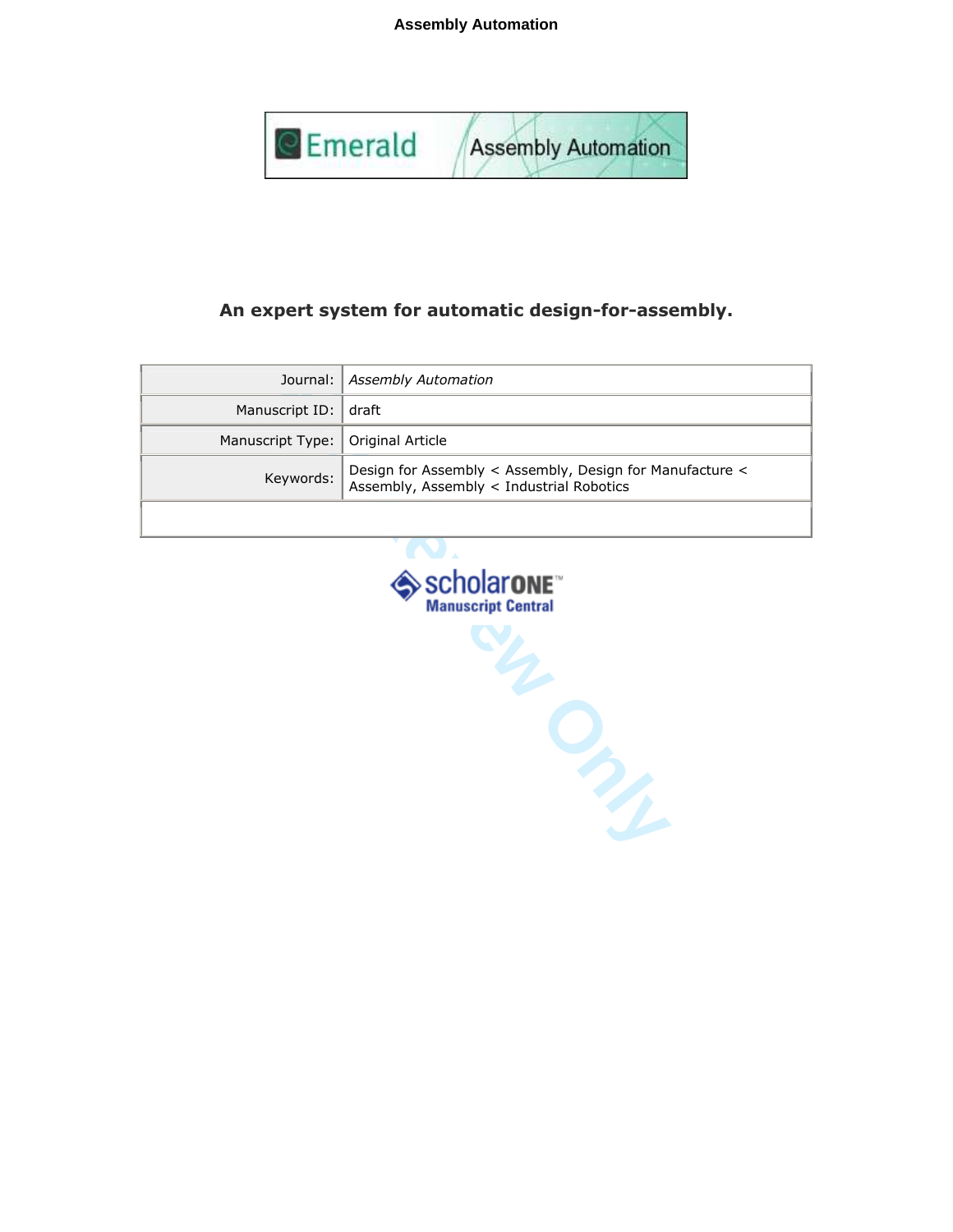# **An expert system for automatic design-for-assembly. Page 1 of 34 Assembly Automation**

# **Structured Abstract**

**Purpose -** A Multi Expert System is presented that can analyse a design and provide designers with suggestions for improvement and changes to designs at an early stage in order to improve assembly later in the manufacturing process. The Multi Expert System can analyse a design and provide designers with suggestions for improvement and changes to designs at an early stage in order to improve assembly later in the manufacturing process.

**proach -** The whole system consists of four expert somated Assembly Expert, Manual Assembly Expert and the information fields a sub-system to collate the information fields<br>and the systems can reduce manufacturing costs a **Design/methodology/approach -** The whole system consists of four expert systems: Computer Aided Design (CAD) Expert, Automated Assembly Expert, Manual Assembly Expert and Design Analysis Expert. The Design Analysis Expert includes a sub-system to collate the information from the Assembly Experts and to provide costs and advice

**Findings -** The approach and the systems can reduce manufacturing costs and lead times.

**Research limitations/implications -** A knowledge-based reckoning approach to design-for-assembly automation is used. The approach and systems can reduce manufacturing-costs and lead-times. The system can estimate assembly-time and cost for manual or automatic assembly and select suitable assembly techniques.

**Practical implications -** The system can estimate assembly time and cost for manual or automatic assembly and select a suitable assembly technique.

**Originality/value -** The new system models assembly, product and process design using a natural approach for capturing intelligence. The new approach categorised automated assembly and manual assembly into separate individual experts. Intelligence and knowledge from each was captured and embedded within the individual expert that represented the process. This approach enabled greater flexibility and made the subsystems easier to modify, upgrade, extend and reuse.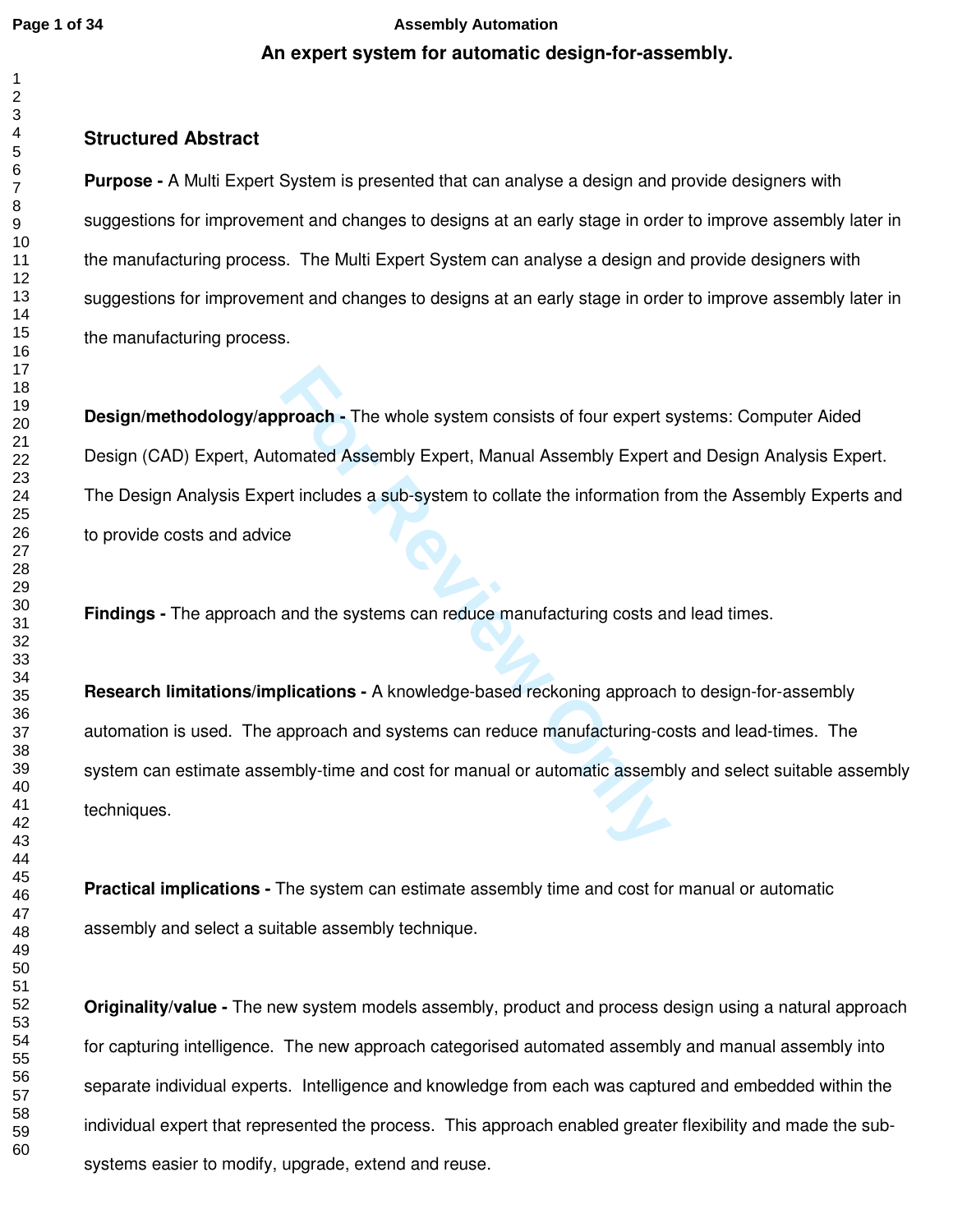### **An expert system for automatic design-for-assembly.**

## **General Abstract**

The Design Analysis Expert includes a sub-sy<br>sembly Experts and to provide costs and advice<br>design-for-assembly automation is used. The a<br>ing costs and lead times. The system can estim<br>assembly and select a suitable assemb *A Multi Expert System is presented that can analyse a design and provide designers with suggestions for improvement and changes to designs at an early stage in order to improve assembly later in the manufacturing process. The whole system consists of four expert systems: Computer Aided Design (CAD) Expert, Automated Assembly Expert, Manual Assembly Expert and Design Analysis Expert. The Design Analysis Expert includes a sub-system to collate the information from the Assembly Experts and to provide costs and advice. A knowledge-based reckoning approach to design-for-assembly automation is used. The approach and the systems can reduce manufacturing costs and lead times. The system can estimate assembly time and cost for manual or automatic assembly and select a suitable assembly technique.* 

Keywords: design, assembly, automation, knowledge-expert, knowledge-base, expert system.

# **1 INTRODUCTION**

Some existing Systems have provided assistance to designers during early design stages in order to reduce product development time. A limitation of these was that they modelled product and process design as a whole, which made them inflexible for expansion when new processes were needed [1]. The new system described here was created to overcome this by modelling assembly, product and process design using a natural approach for capturing intelligence. The new approach categorised automated assembly and manual assembly into separate individual experts. Intelligence and knowledge from each was captured and embedded within the individual expert that represented the process. This approach enabled greater flexibility and made the sub-systems easier to modify, upgrade, extend and reuse.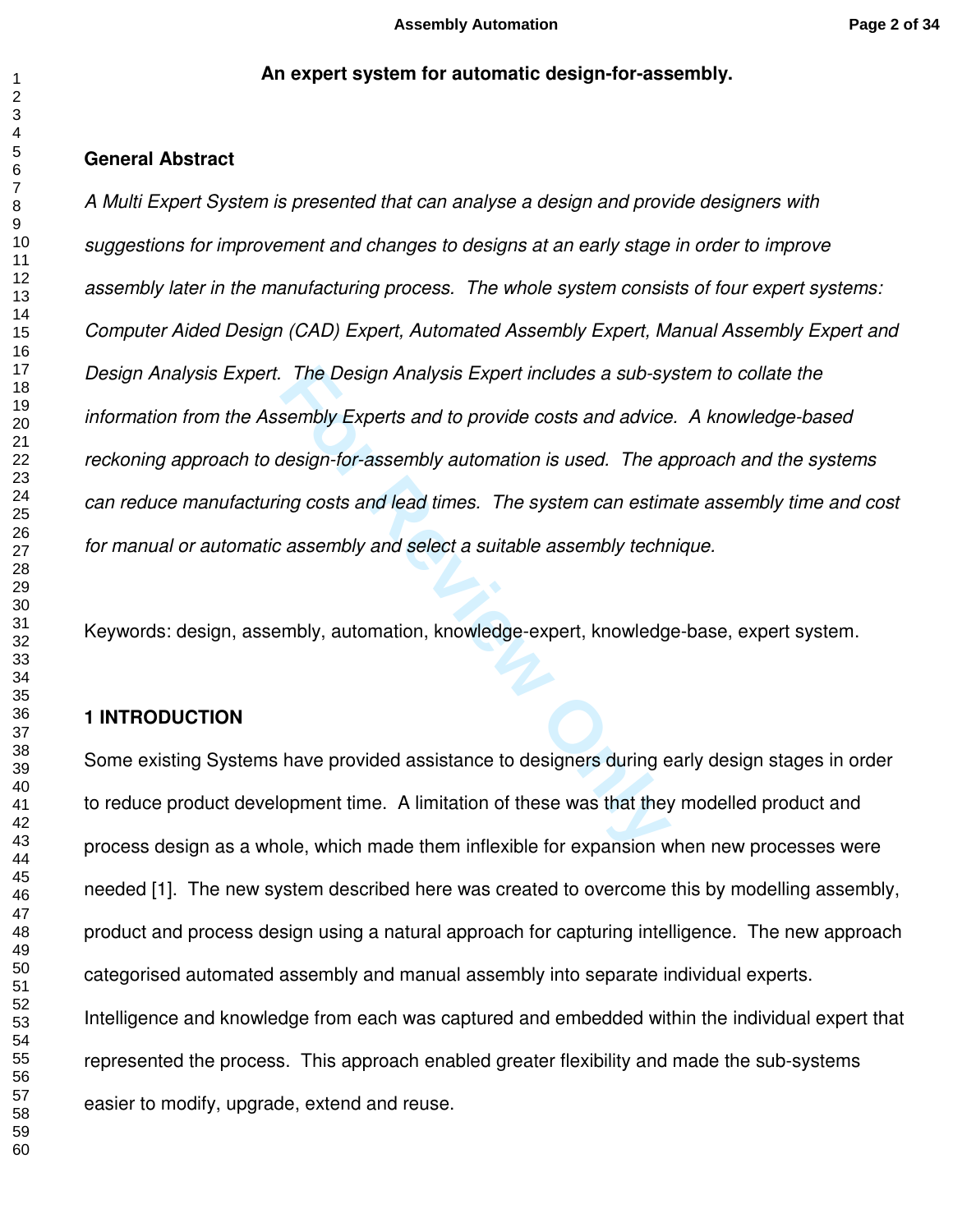### **Page 3 of 34 Assembly Automation**

The Multi Expert System can analyse a design and provide designers with suggestions for improvement and changes to designs at an early stage in order to improve assembly later in the manufacturing process. The whole system consists of four expert systems: Computer Aided Design (CAD) Expert, Automated Assembly Expert, Manual Assembly Expert and Design Analysis Expert.

The Design Analysis Expert included a sub-system to collate information from the Assembly Experts and provide costs and advice. A knowledge-based reckoning approach to design-for-assembly automation was used. The approach and systems can reduce manufacturing-costs and lead-times. The system can estimate assembly-time and cost for manual or automatic assembly and select suitable assembly techniques.

For assembly-time and cost for manual or automariques.<br>
For Review Siques.<br>
For Review of CAD/CAM) [1] but little research has been easy to assemble with automated machinery (por Review Signal process (with the possible ex Product design lead-time has improved with the introduction of Computer Aided Design / Computer Aided Manufacturing systems (CAD/CAM) [1] but little research has been completed on designing products to make them easy to assemble with automated machinery (possible robots) during the early stages of the design process (with the possible exception of Shehab and Abdalla [2]).

Many systems use a Concurrent Engineering (CE) approach. Prasad realised that integrating a variety of life-cycles into the design process through CE systems reduced product development time [3]. Many authors have proposed different approaches for CE expert systems that could assist both experienced and inexperienced designers during early design stages and reduce product development lead-time [4-6]. These systems were designed to model the product and processdesign as a whole, which made the systems inflexible for expansion when a new process such as Finite Element Analysis needed to be included in the system at a later stage.

The assembly process is one of the most important processes to affect product quality, lead-time, and cost [1, 2, 7]. More than 70% of production costs are determined during the conceptual design stage [8, 9]. Additionally, assembly cost often accounts for over 40% of manufacturing cost [10–12].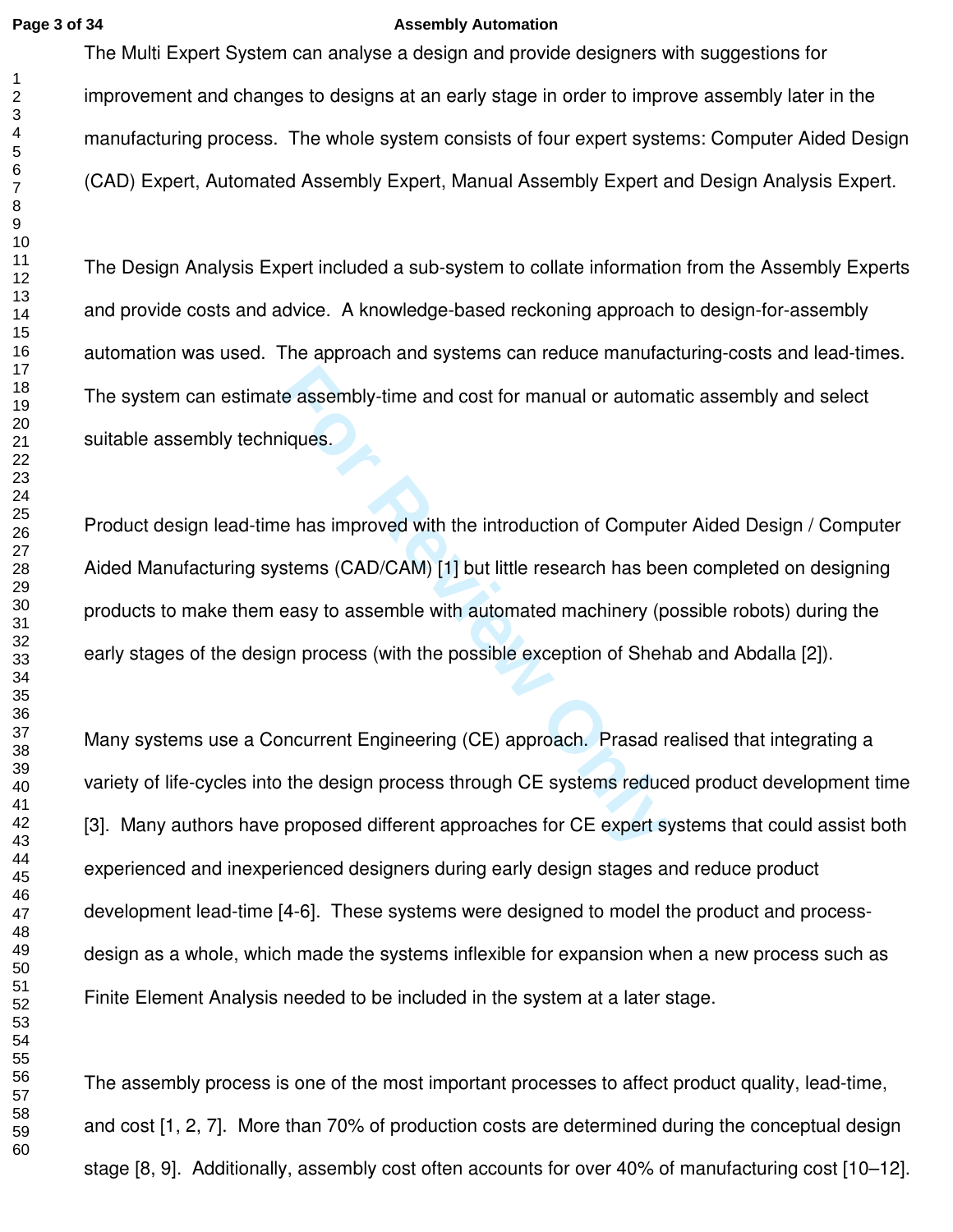So, it was important to consider assembly early in the design process [1, 2, 7]. Design engineers do not usually have a deep understanding of assembly automation and robotics [2, 13]. They would benefit from an efficient system to support them during the design process [2, 7] and this paper describes a new system that attempts to do that.

There are overlapping considerations in design for manual assembly and design for automated or robotic assembly but there are also differences [2, 7]. Those differences are mainly due to the difference in ability between human-beings and machinery. Something that might be simple for a human-being might be impossible for a robot [2, 7, 14] (and vica versa).

mpossible for a robot [2, 7, 14] (and vica versa)<br>
Frature describes product and process design n<br>
to assemble products [15], automated assembl<sub>)</sub><br>
[1, 18, 19], computer simulation [20] and joining<br>
ab and Abdalla [2], the Much of the research literature describes product and process design methods [14], analysis and evaluation of the ability to assemble products [15], automated assembly [16], analysis of assembly [17], sequence planning [1, 18, 19], computer simulation [20] and joining processes etc [21]. That said, according to Shehab and Abdalla [2], the best known method for design-for-assembly automation is Boothroyd [14] and for evaluation, Hitachi [15]. A disadvantage of Boothroyd is that analysis is complicated and time-consuming [2]. The procedure only considers functional analysis and not manufacturing-cost; costs associated with assembling complicated components could overshadow any advantages in reducing other assembly costs. Hitachi is suitable for mass production but the costs of parts handling and orientation are not considered and assembly costs are vague [2].

Review papers concerning design-for-assembly include [22, 23] and descriptions of the development of knowledge-based expert systems applied to automation [24, 25] and design for automation include [1, 10, 26–28]. Generally, systems described in the literature include a design sub-system (computer-aided-design), a knowledge-acquisition-&-storage-system, and an inferenceengine. The Knowledge-based design system at Lucas Engineering defines an assembly-sequence and analyses each component for ease of part-handling and assembly [2]. It also considers gripping surfaces. Daabub and Abdalla [27] presented an intelligent system for product design-for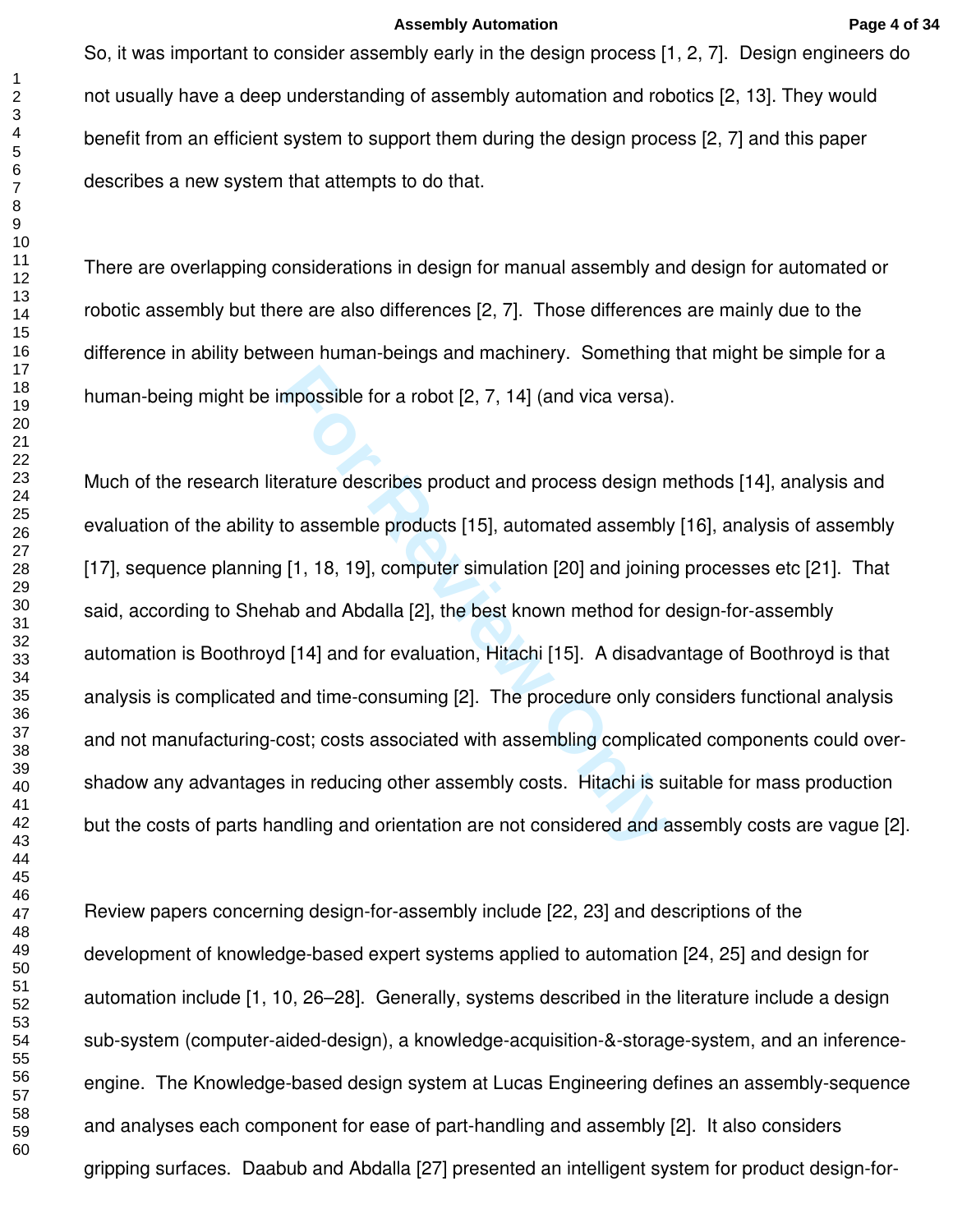### **Page 5 of 34 Assembly Automation**

assembly that enabled designers to reduce component numbers and select assembly methods. So far, little research has been completed on product design-for-assembly automation at an early stage of the design process, with the possible exception of Tan [1], Shehab and Abdalla [2] and Sanders [7].

Few had considered the redesign of products to make them easier for a robot to assemble [2]. Most considered a completed design rather than considering assembly during early stages of design [7]. At later stages, redesign is more costly and lead-times can be increased [2]. Often designers needed to address questions about assembly that they could not answer [1].

stions about assembly that they could not answe<br>
esign-for-assembly system that addresses the c<br>
em is based on a design to cost system that wa<br>
the new system unifies cost models and design-<br>
The new system can estimate a This paper presents a design-for-assembly system that addresses the disadvantages of other systems. The new system is based on a design to cost system that was developed by Shehab and Abdalla [2, 8, 29-31]. The new system unifies cost models and design-for-assembly automation into an integrated system. The new system can estimate assembly cost; select a suitable assembly technique at an early design stage, analyse designs for the ability to automate the assembly process and provide feedback to designers (including recommendations to simplify assembly).

# **2 SYSTEM ARCHITECTURE**

A new CAD Expert was created to interpret CAD drawing files. Overlaps and assembly points were detected that used an entities comparison technique [1]. Automated Assembly was modelled with information on parts and materials and a score was allocated. The method was successfully tested and used to change designs in order to improve assembly. This was incorporated into an Automated Assembly Expert. Once this had been completed and tested then a Manual Assembly Expert was created, initially by copying the Automated Assembly Module with one machine and tool and then modifying the machine and tool to represent human factors.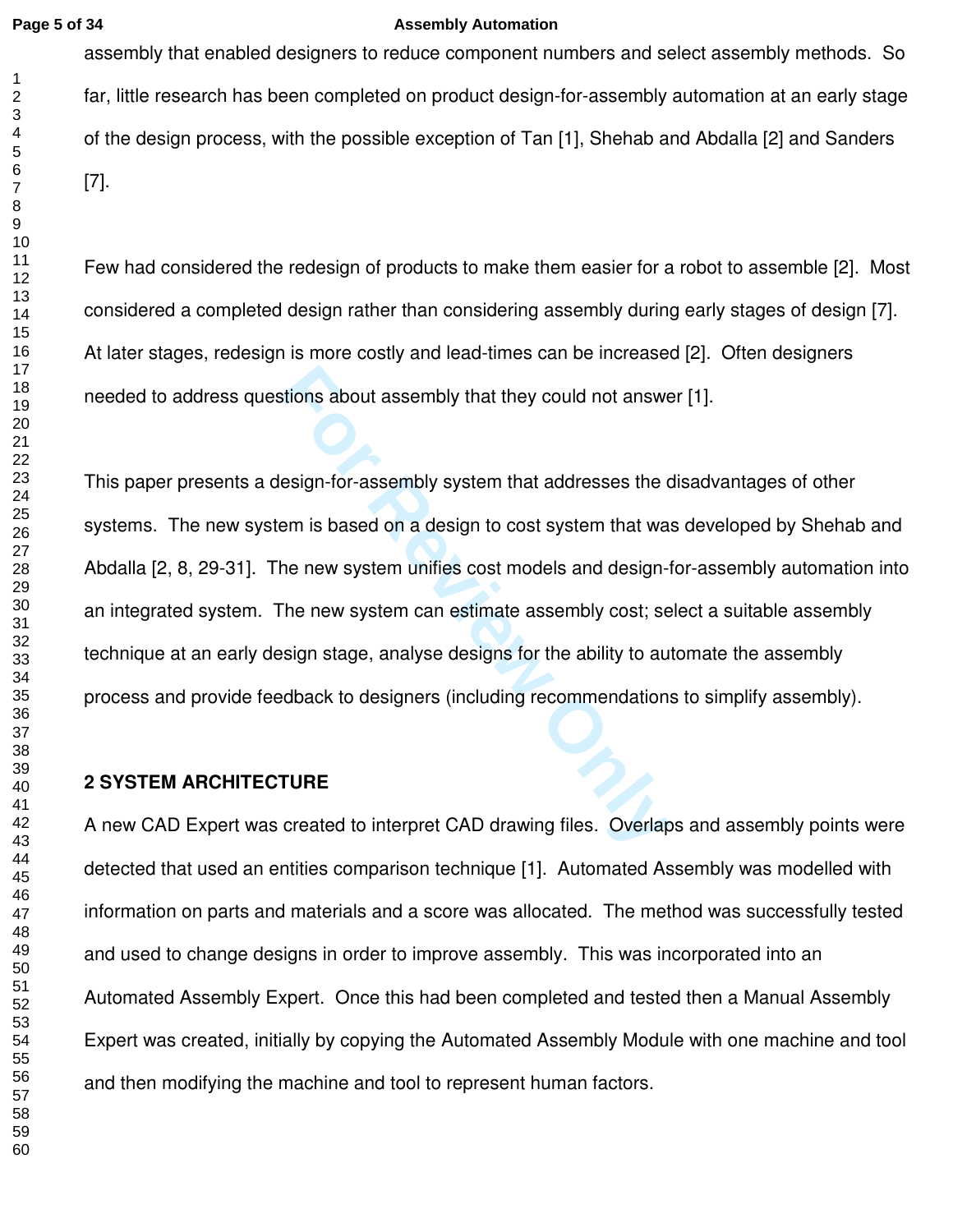### **Assembly Automation Page 6 of 34**

The new method used a novel "Expandable Knowledge Base" that allowed knowledge to be expanded over time and experience. In addition, this technique enabled a suggestion or an estimated answer to be calculated from existing knowledge even if the specific knowledge required was not available. Assembly operations were then determined. Finally, the design-for-assembly system was tested with a real product and a Fanuc S-700 robot. Robot programs were generated and compared with human assembly and against predicted time to perform tasks.



Fig. 1 Architecture of the whole system

The system architecture is shown in figure 1. It included a CAD Expert, an Automated Assembly Expert, a Manual Assembly Expert and Design-Analysis Expert. The design analysis expert considered assembly using a set of available robots within the Automated Assembly Expert and the human model in the Manual Assembly Expert.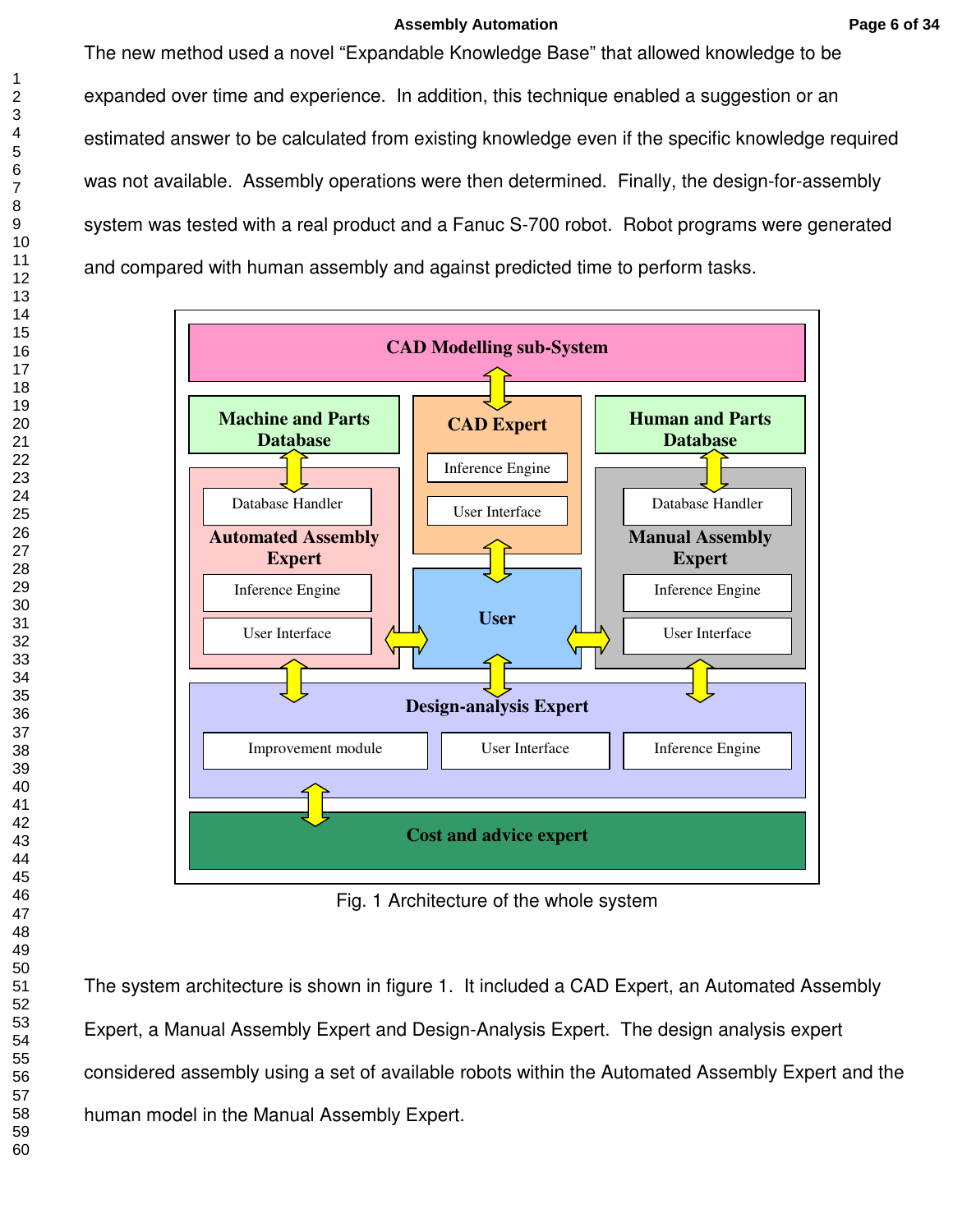### **Page 7 of 34 Assembly Automation**

The steps involved creating a:

- CAD Expert to interpret CAD drawing files and extract assembly data.
- User Interface (updated as new experts were added).
- Automated Assembly Expert.
- Human Assembly Expert.
- Design Analysis Expert.

Then after technical testing of the new system, the research:

- Integrated the Experts with the CAD system through the CAD Expert.
- Created a Cost and advice expert to work with the Design-analysis Expert.
- .Automatically generated time and cost predictions for Automated and Manual Assembly.
- Compared predicted times and costs with actual times and estimated costs using a Fanuc S-700 robot within an assembly cell at the University of Portsmouth.

For Review Specifical and the CAD Example 15 and advice expert to work with the Design-analys<br>
Interacted time and cost predictions for Automate<br>
ted times and costs with actual times and estim<br>
an assembly cell at the Uni The system allowed designers to analyse and / or modify products at any stage of the design process. The designer communicated with each sub-System via a window showing each user interface in use; that might be only one user-interface or up to four user-interfaces. For example, at the beginning of the design process only the CAD Expert was used. Later, the CAD Expert, Automated Assembly Expert and Design Analysis Expert might all be in use (and therefore displayed to the user) at the same time.

Designers specified basic product specifications such as production-volume and number of components. These data were used to select an assembly technique. The system then analysed the design for both assembly methods and presented the design analysis back to the user. The system applied design criteria for robotic assembly (using the models of robots and machines in its database) and for human asembly. The design improvement module automatically identified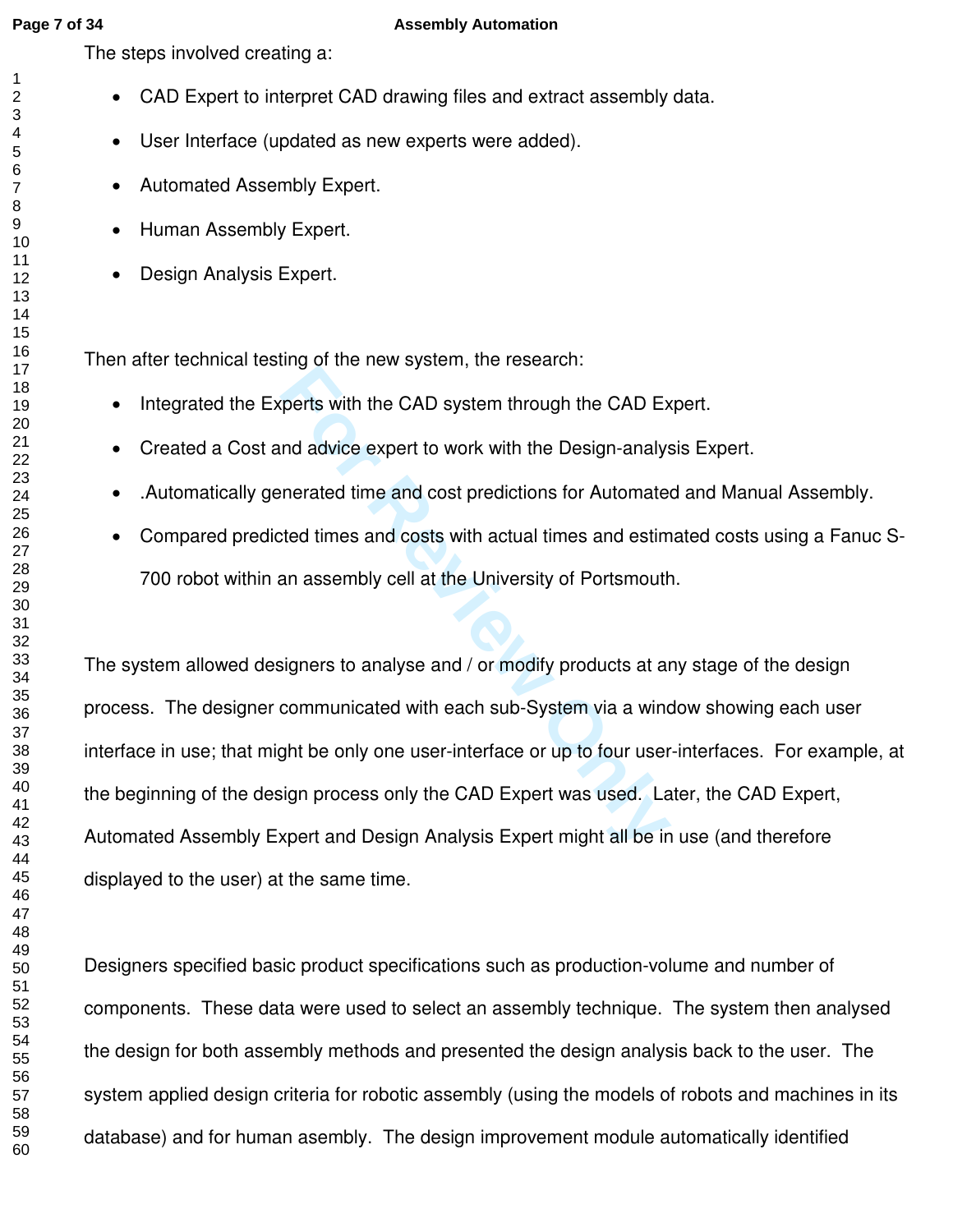components that may require some redesign to make the assembly more efficient, indicated features that could not be assembled by robots in the database and suggested alternatives for redesign.

# **2.1 Computer Programming Platform and Language**

A number of software modelling methodologies were considered. This led to a review of modelling languages. That review is outside the scope of this paper but can be provided on request. In general, computer programming languages were classified into three, as shown in Figure 2.



Fig 2 Computer Programming Languages classification

The Object-Oriented Model was selected. That was similar to an Incremental-Iterative sub-model except that it was based on objects rather than components. Objects were smaller and more generic than components (which were designed to meet specific requirements).

The history of Object-Oriented languages goes back to the mid-1960s when Ole Dahl and Kristen Nygaard in Norway created Simula [32]. However, they first came to the attention of the world in 1971 with Smalltalk. Figure 3 shows the genealogy of Object-Oriented languages, which begins with Simula. The concept was later implemented by other imperative languages such as C, Pascal and Visual Basic. The concept was a programming paradigm based on objects. The computation method used was similar to imperative languages where data was manipulated in a stepwise or sequential method. It was distinguished from Imperative languages by its object boundaries, where both data and functionality could be contained in an object. In this work, a system was modelled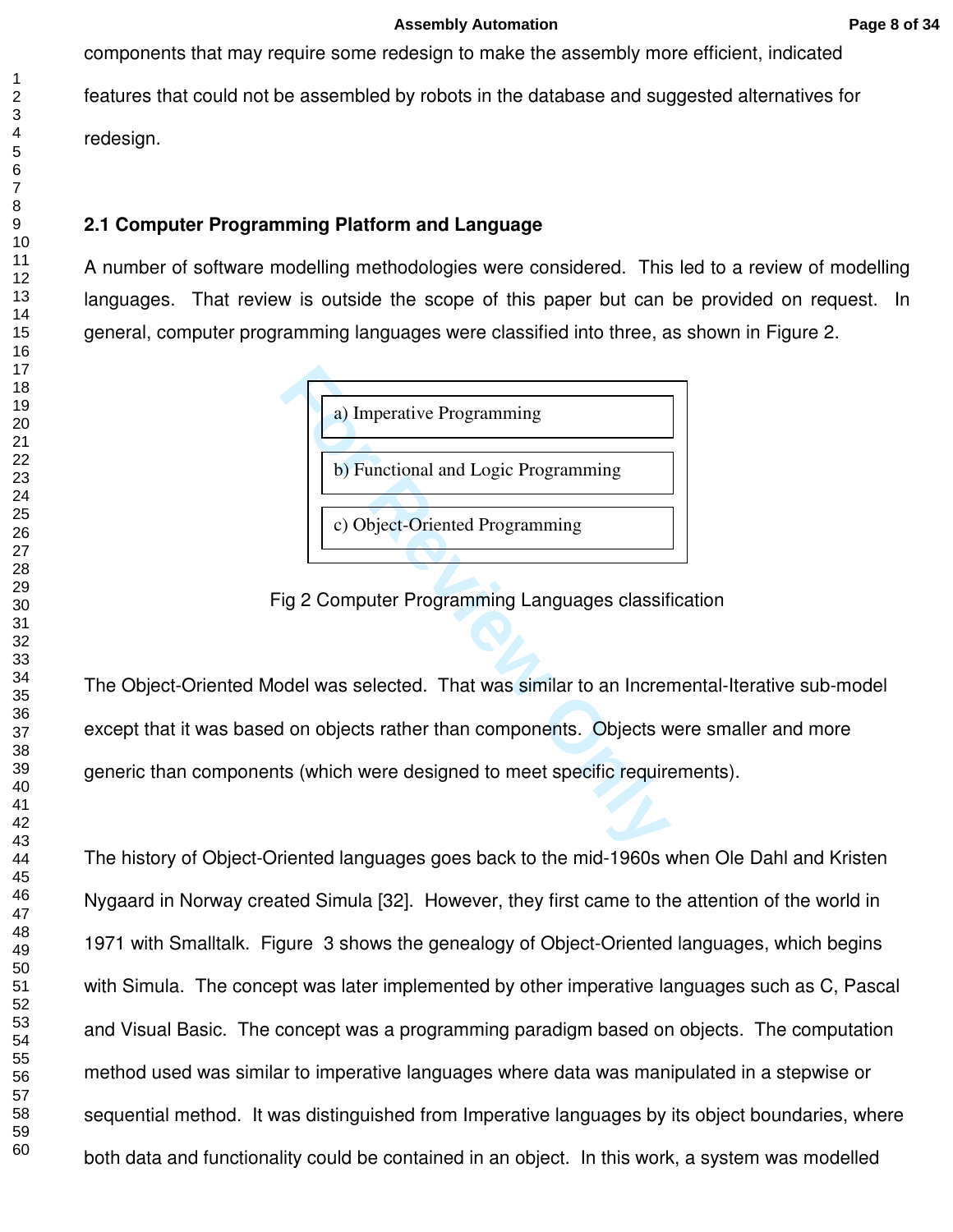## **Page 9 of 34 Assembly Automation**

based on identifying real-world objects. Objects identified were created and assembled together to

interact with each other to create a system [7].



Fig 3 Family of Object-Oriented Programming Languages [*reproduced from Tan [1]*]

Software modelling aimed to replicate tangible or intangible objects identified from real world systems. A strength was its flexibility to support iteration within phases and parallelism between phases [33]. Conversly, this flexibility sometimes led to undisciplined software development during the research as work moved more randomly between phases. Software development based on this approach was less risky and programs created were more flexible and reusable [34-36], compared to the Waterfall [37] or Spiral & Incremental-Iterative models [33]. The programming platform selected to create the software was the "Microsoft .NET" programming platform [1,7].

In general, the difference between programming in AI and Imperative languages was that in Imperative languages, a task was carried out by programs written in terms of "how to". AI programming allowed programmers to define a task in term of "what to" and the system would find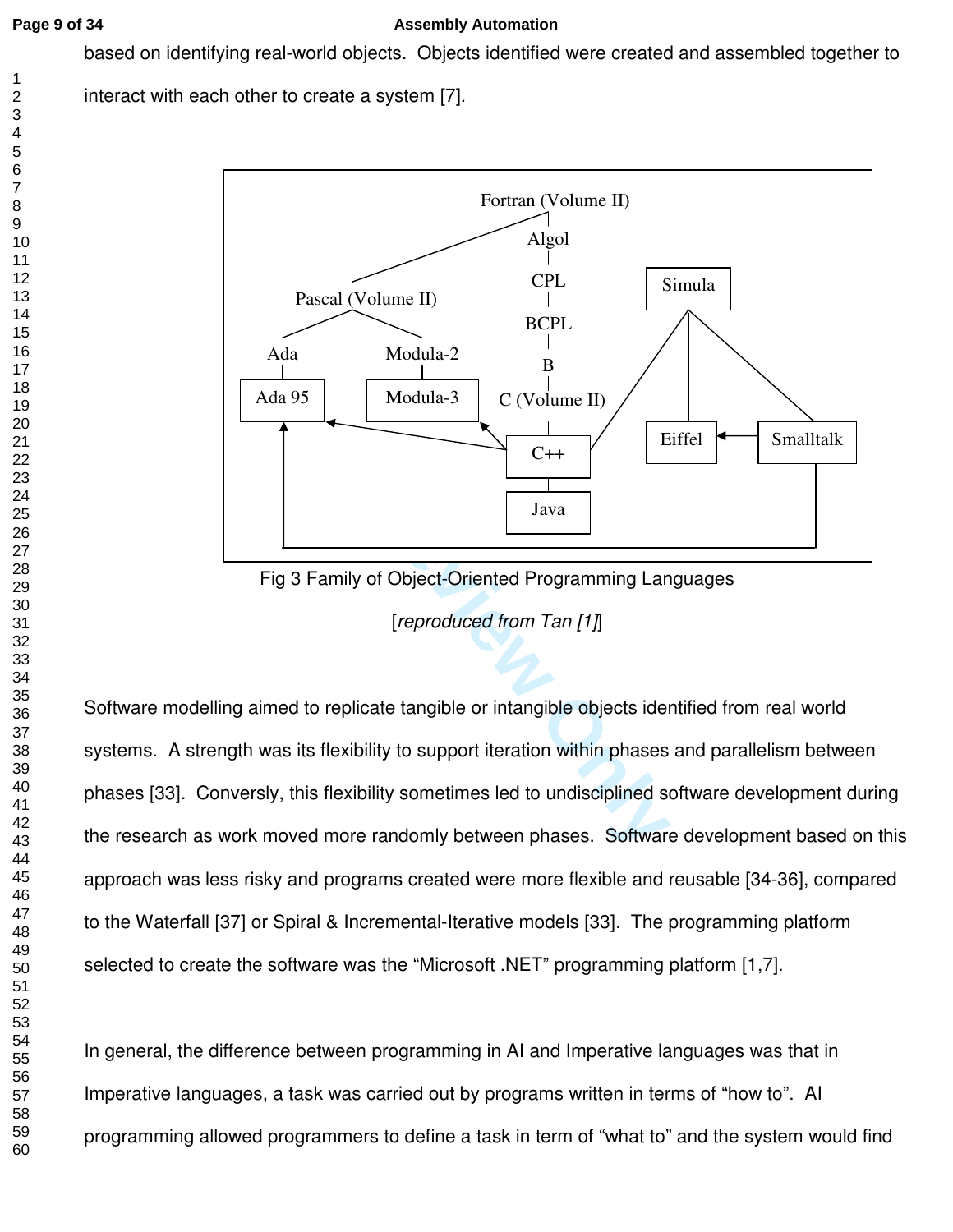**Assembly Automation Page 10 of 34**

out the answers using Logic or Functional reasoning. Therefore, AI languages have sometimes been considered as even higher-level languages than imperative languages [38]. The advantages of an Object-Oriented language over Imperative languages were:

- Software design was easier [1].
- Development risks were reduced for complex systems [39].
- Modelling of a software system could be based on real-world objects; hence it appeared more natural and easier to understand and explain [1].
- Software created could be maintained and upgraded easily [34].
- Object classes could be reused [35]

First Primalism Paint Py like Painty Paint<br>
Ild be reused [35]<br>
Ilming systems had several characteristics such<br>
rity. Inheritance enabled designers to define a s<br>
nerited by the lowest class of the hierarchy. Using<br>
Secti Object-oriented programming systems had several characteristics such as data abstraction, inheritance and modularity. Inheritance enabled designers to define a specific value into a higher class: each could be inherited by the lowest class of the hierarchy. Using such a technique, design and assembly techniques, such as manual assembly, automatic (robotic) assembly could be organized into classes.

Some popular AI methodologies were reviewed as part of the research and in producing a viewpoint paper [40]. That review is also available from the author. Five methodologies were adopted in this research: Rule-Based, Knowledge Based, Database, Intelligent Agents and Object-oriented. It was anticipated that greater use would often be made of hybrid tools for demanding tasks, combining the strengths of two or more of these methodologies [41].

Figure 4 shows the basic structure of the expert systems used. Each expert consisted of three levels:

- Data
- **Controller**
- Knowledge [42-44].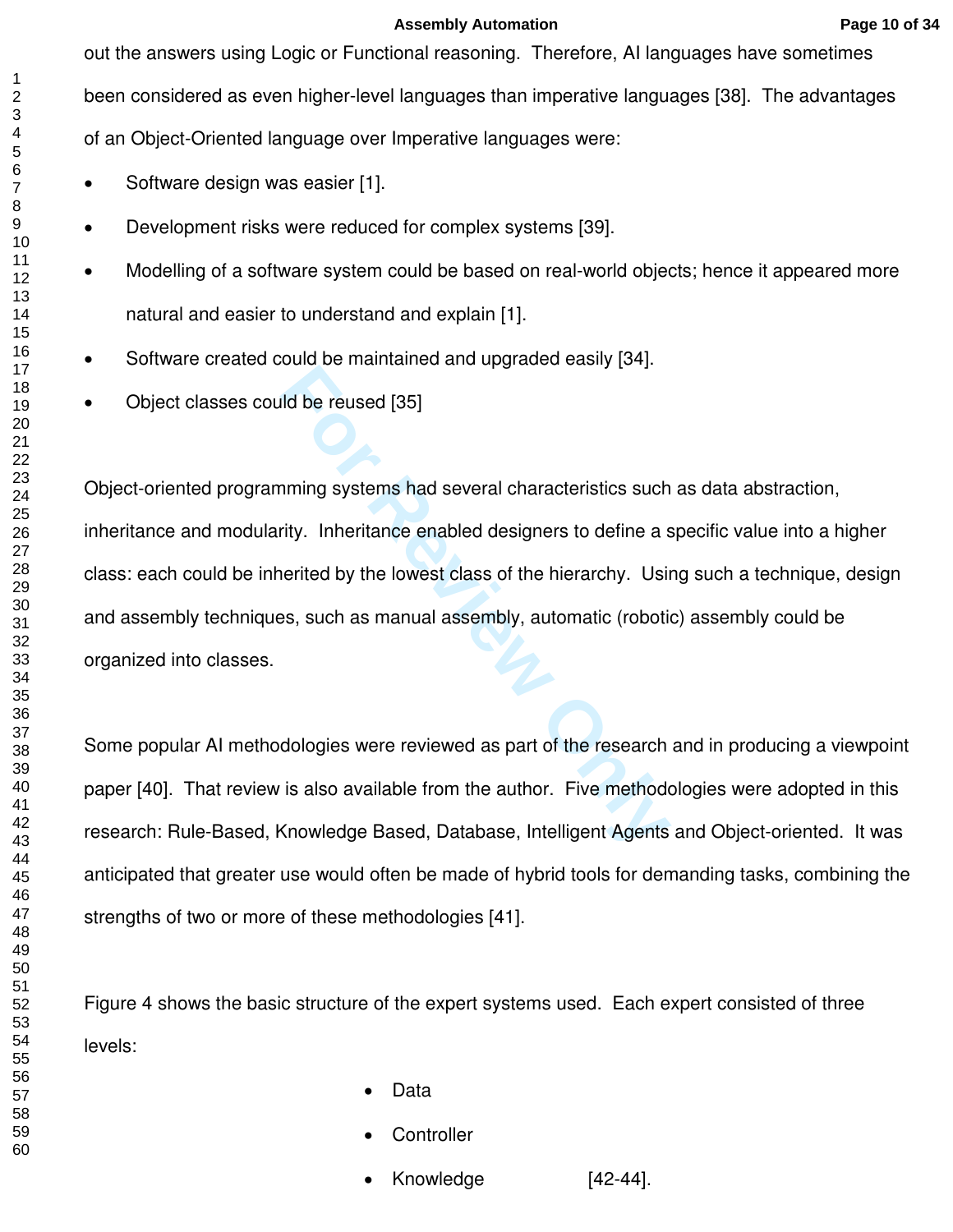$\mathbf{1}$  $\overline{2}$ 



The way in which these levels were used in this work are described and then sub-Systems are presented along with a discussion of product design improvement for robotic assembly. 1922 rules were created during the research and distributed within the experts. Within each expert, rules were connected so that the conclusion of one rule is included in the premise of another.

# **2.1.1 Data level.**

User-interfacing was the main element of this level. It dealt with communications between the user and the system (noting that the user could be another expert system or a human designer). The data level allowed an inquiry or problem to be presented. A solution was then returned.

# **2.1.2 Controller level.**

This level was the Inference Engine, used to guide the manipulation of knowledge in a Knowledge Base (KB). It consisted of a methodology for formulating solutions and inferential reasoning the information in the KB.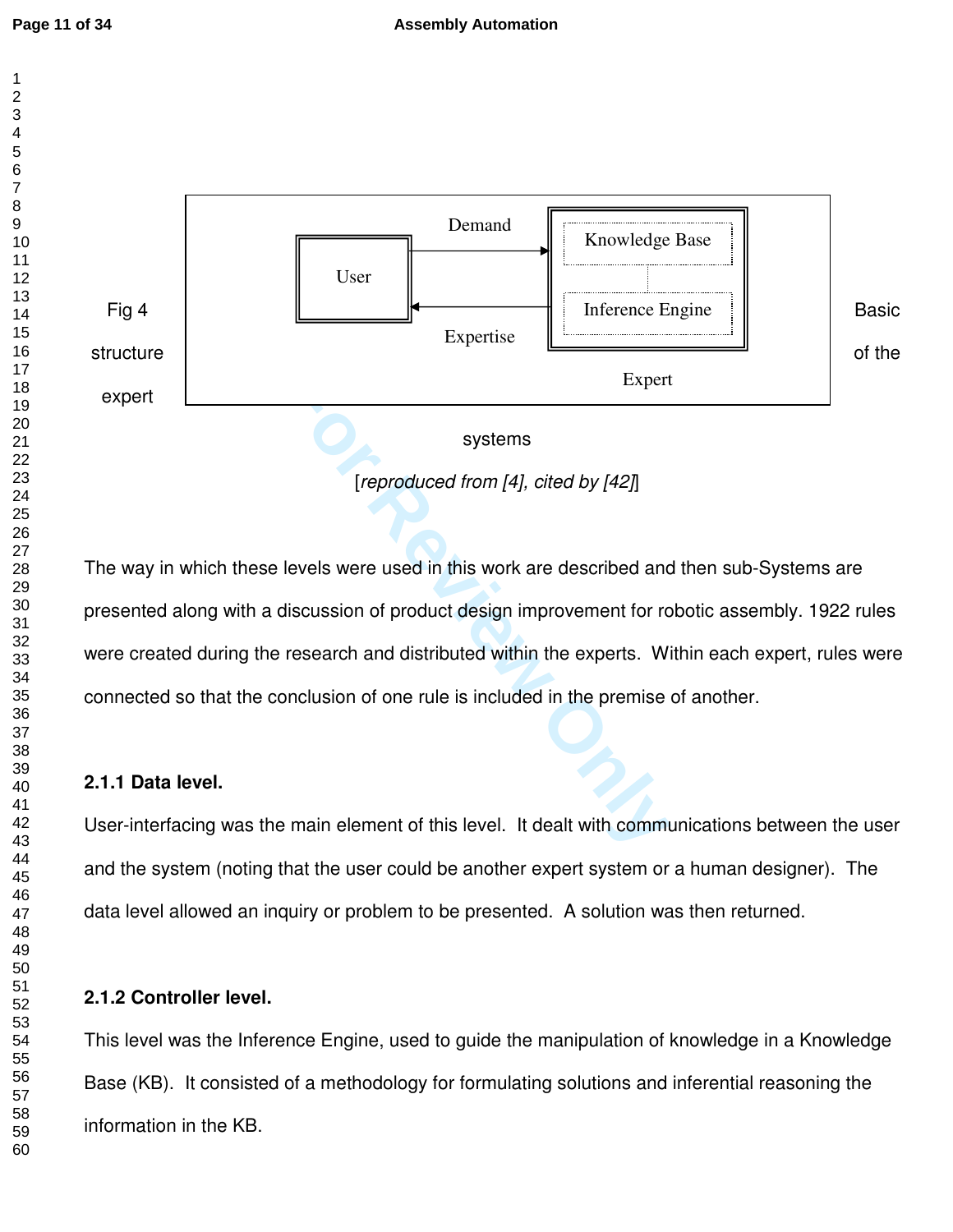### **2.1.3 Knowledge level.**

Each KB was used for storing rules and facts about the particular knowledge domain created in the level. The knowledge could be classified into: declarative and procedural. Facts, laws or terminology within a specialist domain constituted the declarative knowledge, emphasising concepts and their relations to other concepts. Declarative knowledge specified the actual answer for a problem or task whereas the procedural knowledge specified how to solve a given problem or task rather than specifying the actual answer.

# **2.2 CAD Expert**

This was an expert created to interpret CAD drawing files. It was used to extract drawing entities including assembly data. Once all the entities were extracted, then these were assembled together to form closed shapes and to check assembly areas and volumes. This expert was an extension of work by Tan [1] and Rasol [45].

**Formal Example 12 and Set Expert is shown in figure 5.**<br>**Formal Expertise Set Expert is solid to check assembly areas and volumes.** This<br>**Formal Expert is solid to check assembly areas and volumes.** This<br>**Formal Expert wa** The simple user-interface initially created within a CAD Expert was not user-friendly and only provided data for technical testing. A more general and user-friendly user-interface was developed from that initial interface so that a user (even a new user) could use the system efficiently. The architecture of the CAD Expert is shown in figure 5.

### **2.3 User Interface**

Once redeveloped then the CAD Expert opened in a window within the User Interface. Later, different experts had different user-interface windows [46] so that design analysis and recommendations for redesign suggestions could be displayed (and selected) on separate parts of a main screen [47] or on separate screens [48].

In terms of the criteria for assessing user-interfaces shown in figure 6, the selected programming environment possessed tools and functions to easily create a Graphical User Interface.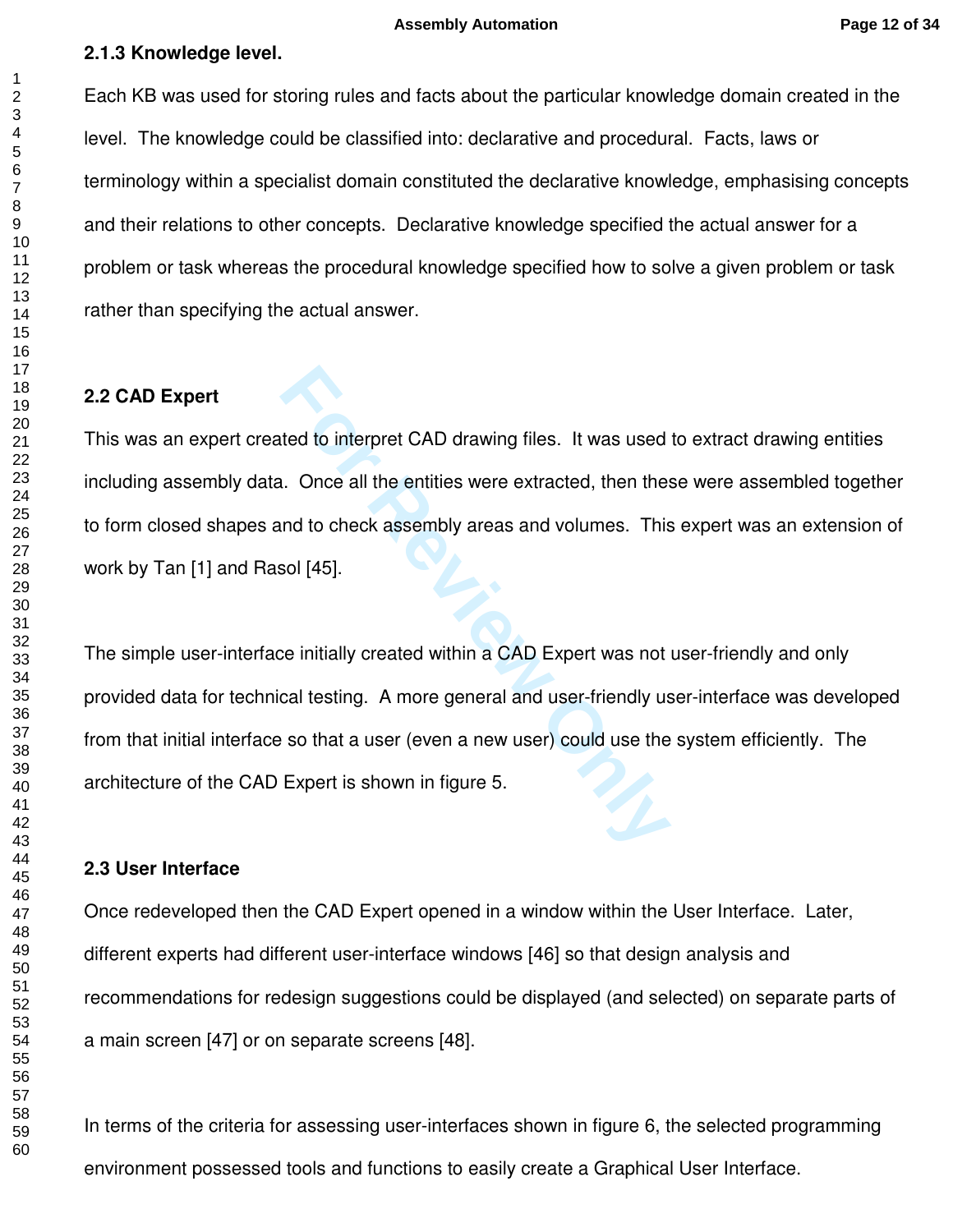$\mathbf{1}$  $\overline{2}$  $\overline{\mathbf{4}}$  $\overline{7}$ 



Fig 6 – Criteria for Assessing user interfaces [*reproduced from Tewkesbury [46]*]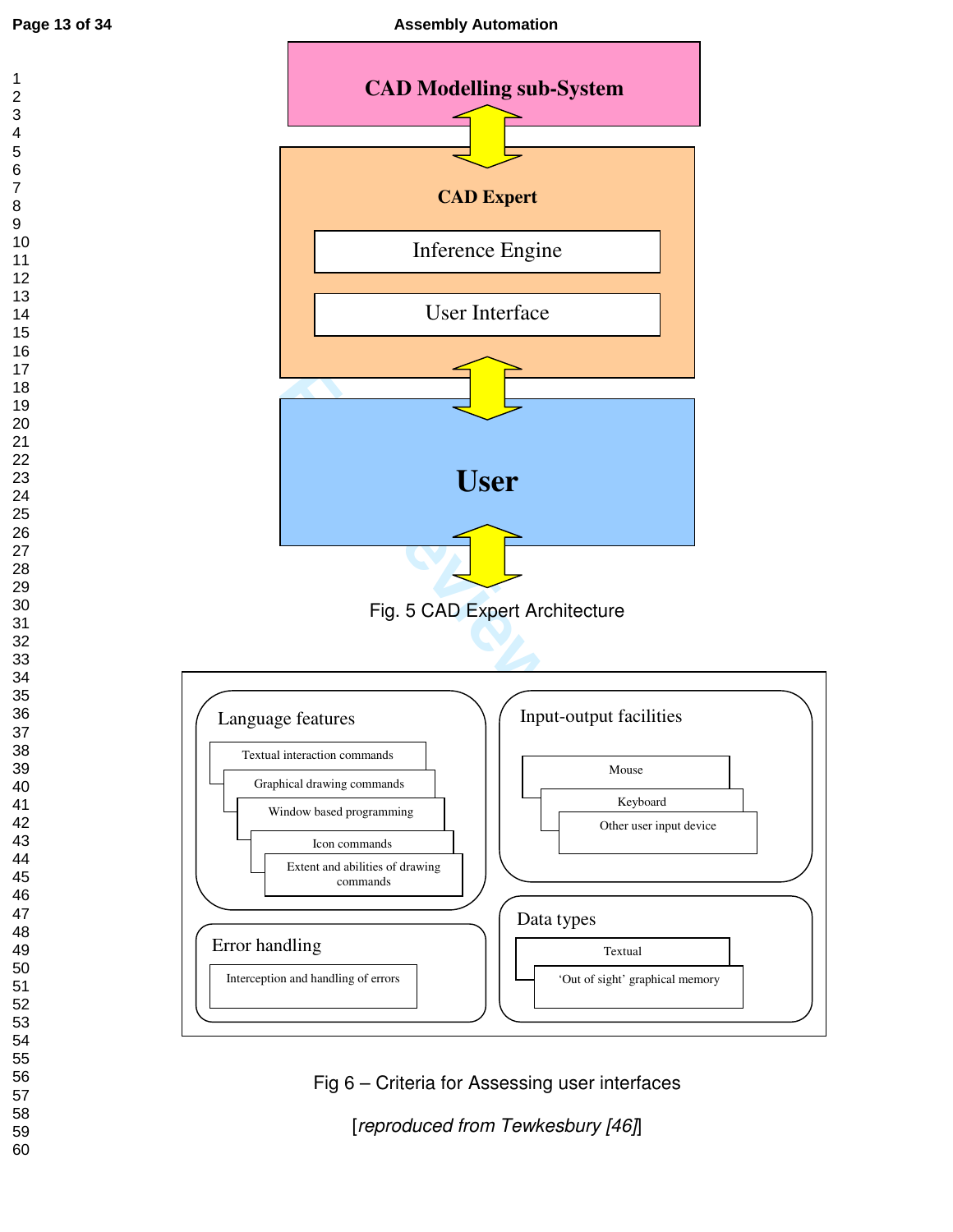Testing of the user-interface was similar to [46, 47].

#### $\overline{2}$  $\overline{7}$

# **2.4 Automated Assembly Expert.**

The Knowledge Base within the Automated Assembly Expert contained knowledge to provide assembly selection. The knowledge base was built using open literature and design handbooks [14, 23, 49, 50] in a similar way to Shehab and Abdalla [2, 8]. Other sources came from consultation with manufacturing experts in collaborating companies and manufacturing academic staff at Portsmouth University. Hybrid knowledge representation techniques were employed to represent component feeding, handling, and insertion.

Rules in the Automated Assembly Expert were connected so that the conclusion of one rule was included in the premise of another. For example, a set of Automated Assembly rules that produced a suitable outcome were:

eding, handling, and insertion.<br>
Assembly Expert were connected so that the cord another. For example, a set of Automated A:<br>
For example, a set of Automated A:<br>
For example, a set of Automated A:<br>
For example, a set of Au IF (tool-a) AND (machine-A) AND (tool-a is in place) AND (machine-A is in place) AND {(machine-A can reach tool-a) OR (tool-a can move to machine-A)} AND (parts handling YES) AND (orientation YES)

THEN (Automated Assembly = YES).

The Automated Assembly Expert contributed towards design feasibility simulations by providing information to the Design-Analysis Expert to allow that expert to make improvement suggestions to allow robotic assembly to take place. For example, considering the automated assembly rules listed above… a negative return would be flagged to the User Interface to say that assembly was not possible if tool-a or machine-A were flagged as not available or if machine-A could not reach tool a and tool a could not move to machine-A. The information was sent to the Design-Analysis Expert.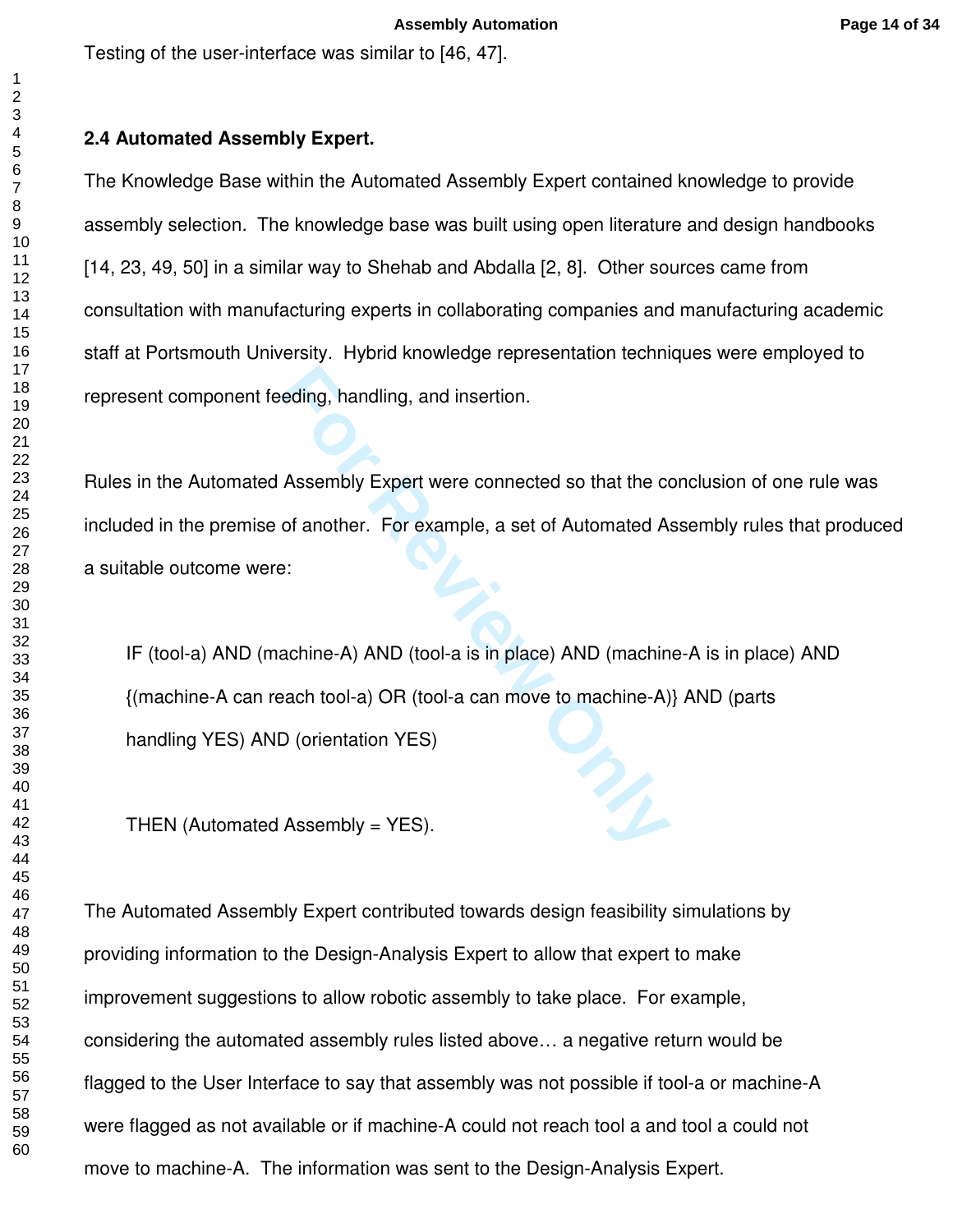### **Page 15 of 34 Assembly Automation**

Similarly, if parts handling devices could not deliver and remove parts or the orientation of the parts made assembly impossible then that would be flagged to the User Interface and sent to the Design-Analysis Expert.

The architecture of the Automated Assembly Expert is illustrated in Fig. 7.

Design criteria for robot assembly were applied for each component or sub-module. Assembly properties are listed in Table 1.

Assembly properties were then evaluated for each component, sub-module and the module for robotic assembly. Component, sub-module and module properties are shown in Table 2.

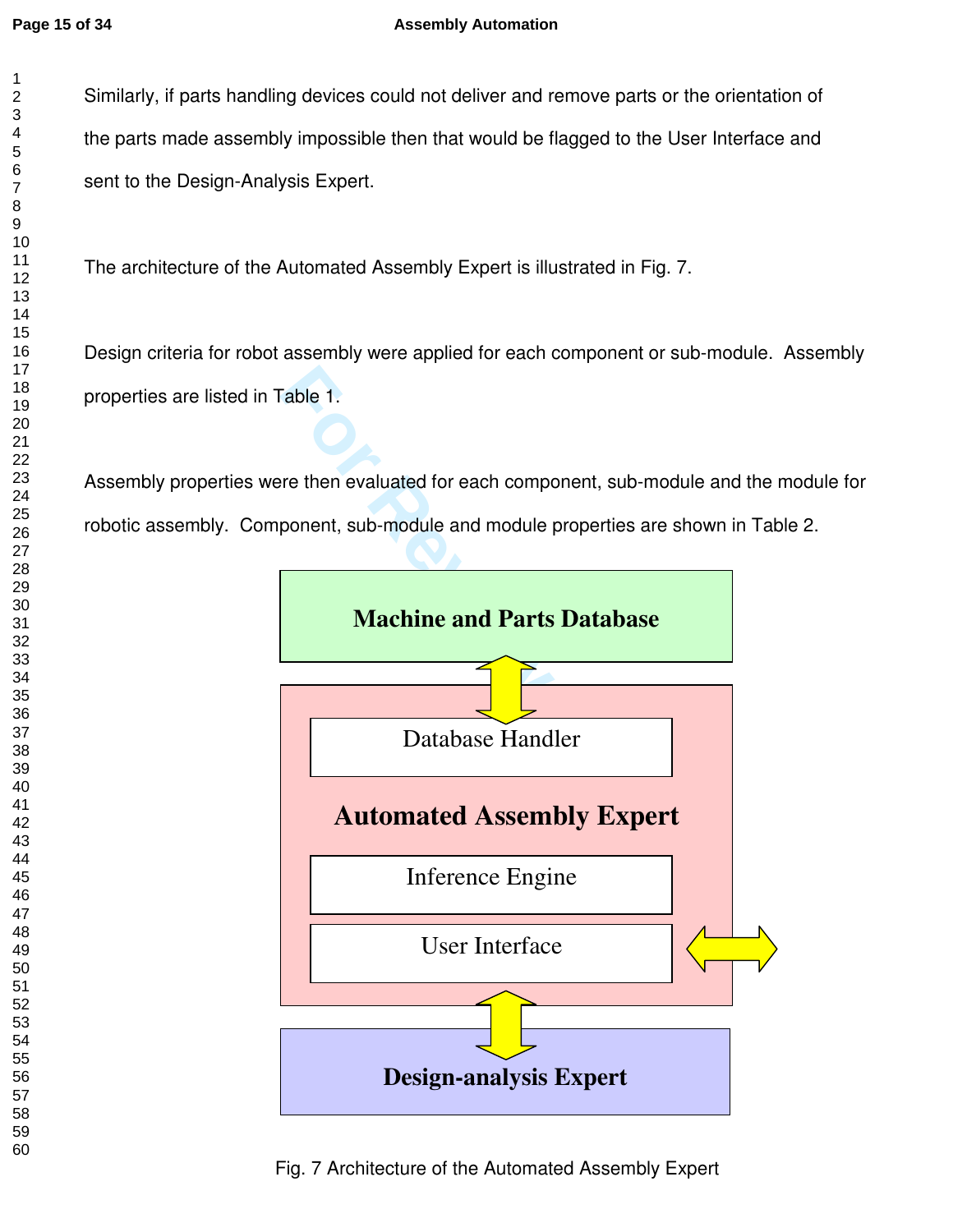| Feed        |
|-------------|
| Orientation |
| Alignment   |
| Insertion   |

| Module        | Number of sub-modules |
|---------------|-----------------------|
| <b>Module</b> | <b>Base</b>           |
| Module        | <b>Dimensions</b>     |
| Sub-Module    | Number of components  |
| Sub-Module    | Shape                 |
| Sub-Module    | <b>Size</b>           |
| Sub-Module    | Symmetry              |
| Sub-Module    | <b>Material</b>       |
| Sub-Module    | Quality               |
| Sub-Module    | Weight                |
| Sub-Module    | Joining method        |
| Sub-Module    | Accuracy              |
| Sub-Module    | Force                 |
| Component     | Shape                 |
| Component     | <b>Size</b>           |
| Component     | Symmetry              |
| Component     | Material              |
| Component     | Quality               |
| Component     | Weight                |
| Component     | Joining method        |
| Component     | Accuracy              |
| Component     | Force                 |

Table 2 Component, sub-module and module properties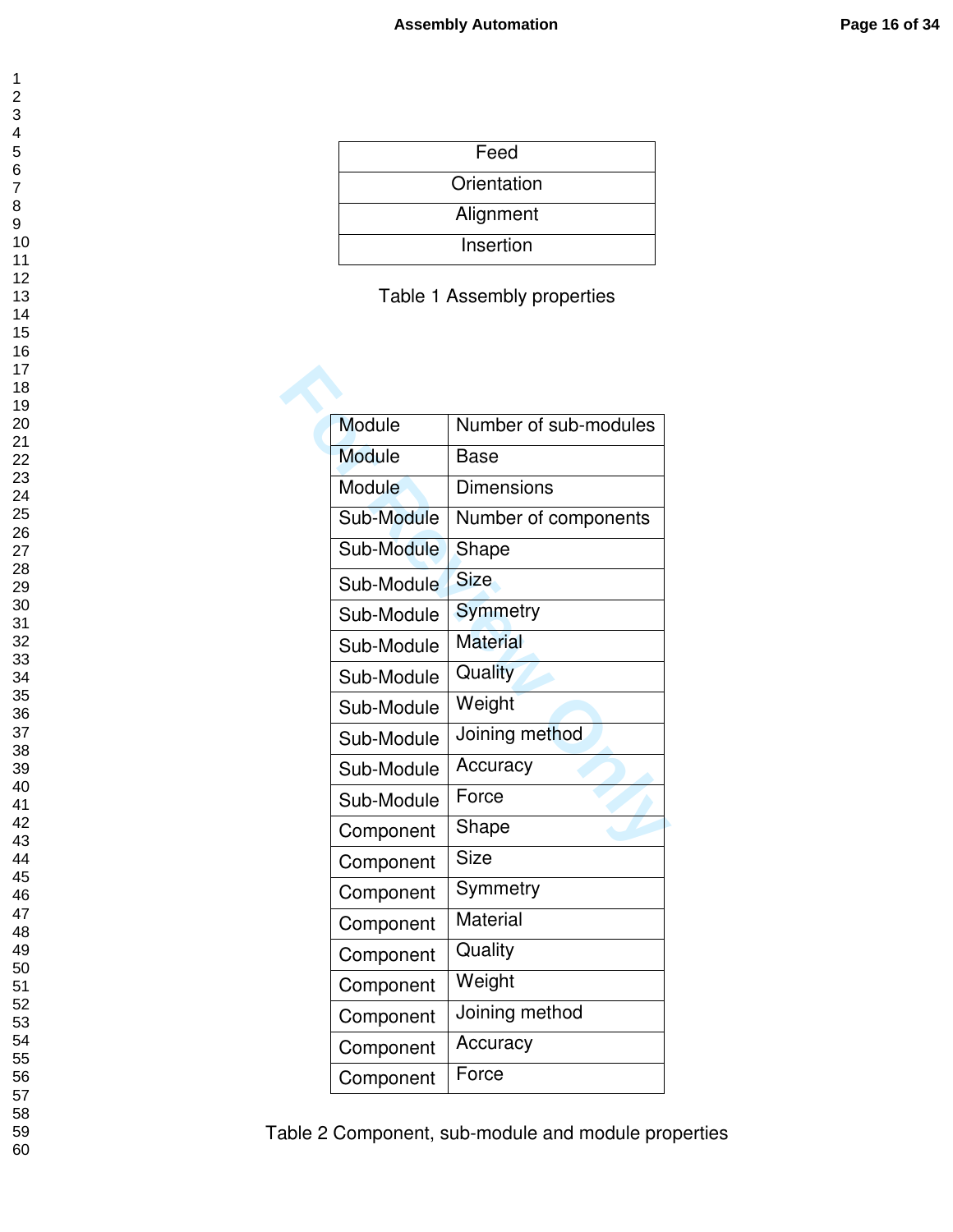### **Page 17 of 34 Assembly Automation**

YES or NO status flags were set automatically for each property based on robotic assembly criteria for a particular robot. An overall YES/NO status was set and a score representing the ability of the robot to complete an assembly task was derived for the Design-Analysis Expert.

The first database created was for the Automated Assembly Expert and that was later used as a model for the creation of the other databases (*the database for the Manual Assembly Expert was an exact copy*). It included details about robots (*initially only one but later two*) and the various components, sub-modules and modules.

# **2.5 The Design-Analysis Expert.**

The architecture of the Design-Analysis Expert is shown in Fig. 8.



Fig 8 Architecture of the Design-Analysis Expert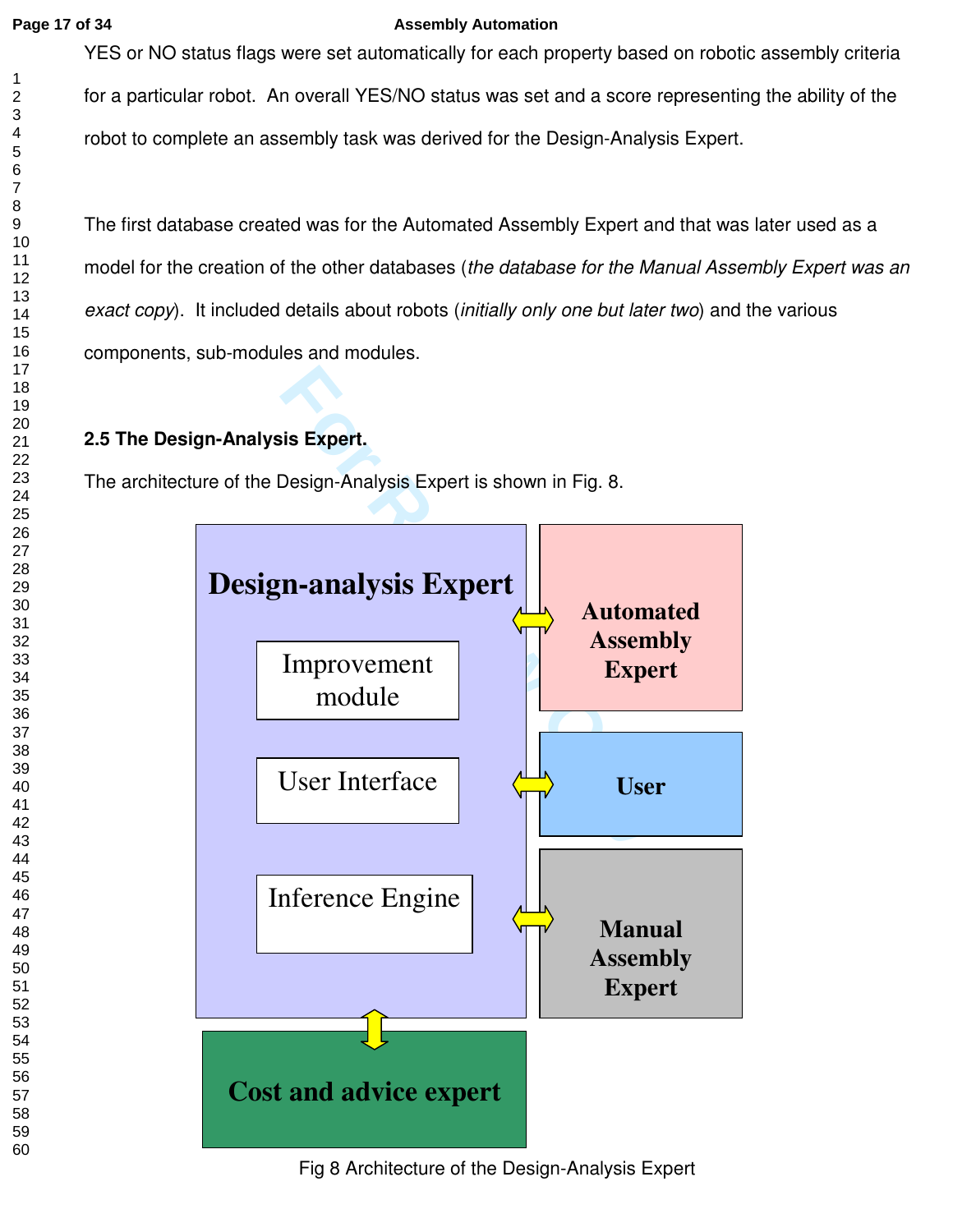Knowledge bases within the expert contained knowledge to provide assembly time and cost estimation, design analysis, and heuristics of redesign suggestions. Design-Analysis Expert rules were also inter-connected. Considering the example used in Section 2.4, a simple example of rules used to estimate assembly time was:

IF (tool-a) AND (machine-A) AND (parts handling YES)

THEN (Automated Assembly Time = AATaA).

Assembly Time = AATaA).<br>
Sign improvement suggestions that could reduce<br>
that could rearrange things to make assembly p<br>
Assembly = NO for a design, then rules were int<br>
able but machine-A could not reach tool-a then<br>
avai The Expert provided design improvement suggestions that could reduce time and / or cost for robotic assembly or that could rearrange things to make assembly possible. For example, if Automated Assembly = NO for a design, then rules were interrogated. If tool and machine were available but machine-A could not reach tool-a then another tool could be suggested that was available but that might require a design change. If the tool could reach or move to the machine then different orientations might be considered. Alternatively a different machine could be suggested that could complete the operation.

Feedback was displayed on the user-interface. The designer could redesign to improve the ability of the robots in the database to assemble the module. Suggestions for changes to design depended on knowledge gained from experienced engineers and needed several iterations and versions (and this could be improved indefinitely). In suggesting redesign, the expert firstly considered problems with component assembly for each sub-module and provided suggestions for redesign to simplify robotic assembly. The database of possible suggestions for improvement became so large and complicated that a separate expert was created to consider advice (that expert was also used later to provide cost information for the Design-analysis expert). Options for redesign are those listed in Table 2.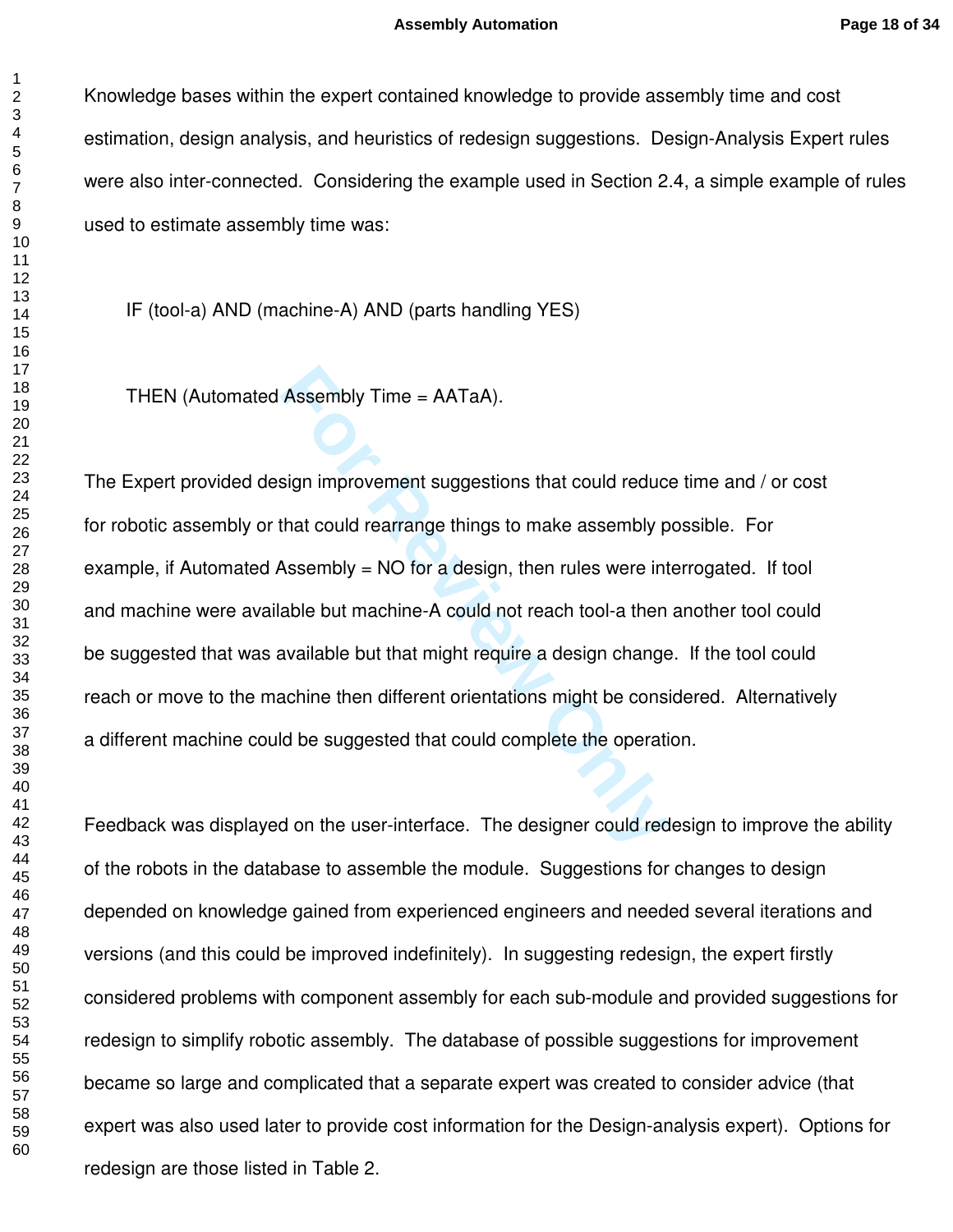$\mathbf{1}$  $\overline{2}$ 

### **Page 19 of 34 Assembly Automation**

The report included a series of design modifications to assist in simplifying the assembly process. The design suggestions were initially displayed for a component and then once the components had been cleared, then for a sub-module, and then for a module. That completed advice to redesign a product.

The Design-analysis Expert provided two sorts of suggestions. First Level Suggestions were made for changes that would allow a product to be assembled if assembly was not possible at all. Second Level Suggestions were made to make design changes to improve assembly once assembly was possible. An example of a First Level re-design suggestion is shown in Fig. 9.

| An example of a First Level re-design suggestion is shown in Fig. 9.                                                                                                                                |                                               |                 |                                                                                      |                |                                   |                         |                         |                                                                        |
|-----------------------------------------------------------------------------------------------------------------------------------------------------------------------------------------------------|-----------------------------------------------|-----------------|--------------------------------------------------------------------------------------|----------------|-----------------------------------|-------------------------|-------------------------|------------------------------------------------------------------------|
| SpotWeldingTaskMachine - Microsoft Visual Basic .NET [run] - CADDXFFileReader.vb [Read Only] "<br>Edit View Project Build Debug Tools Window Help<br>File<br>红· 袖 · 房間 # * 胎盘 の・0 · 月 · 馬   , Debug | $ th$                                         |                 |                                                                                      | $-2$ $-2$ $-1$ |                                   |                         |                         | $   \theta   \times  $                                                 |
| > Ⅱ ■ ■ → 在 【 E 生 Hex 网 - 、 网 配 出 as 年 读 三 全 / 4 % % % 。                                                                                                                                            |                                               |                 |                                                                                      |                |                                   |                         |                         | 4 ▷ × Solution Explorer - SpotWeldingTask P ×                          |
| CADDXFFileReader                                                                                                                                                                                    |                                               | v Declarations) |                                                                                      |                |                                   |                         | 회                       | 3 4 6 4 6                                                              |
| Imports System. IO                                                                                                                                                                                  |                                               |                 |                                                                                      |                |                                   |                         |                         | Solution 'SpotWeldingTaskMachine' (1 project                           |
|                                                                                                                                                                                                     |                                               |                 |                                                                                      |                |                                   |                         | $\blacktriangle$        | SpotWeldingTaskMachine<br><b>E @</b> References                        |
| G <serializable()> Public Class CADDXFFileReader<br/><b>d</b> Variables</serializable()>                                                                                                            |                                               |                 |                                                                                      |                |                                   |                         |                         | AssemblyInfo.vb                                                        |
|                                                                                                                                                                                                     | <b>CAD</b> Expert                             |                 |                                                                                      |                |                                   |                         | $ \Box$ $\times$ $\Box$ | AuthorisationForm.vb<br>CADClosedShapes.vb                             |
| Properties                                                                                                                                                                                          |                                               |                 |                                                                                      |                |                                   |                         |                         | 闣<br>CADCloseShapeFormer.vb                                            |
| #Region "Methods"                                                                                                                                                                                   | <b>Browse DXF File</b>                        |                 |                                                                                      |                |                                   | Ā                       |                         | CADDXFFileReader.vb<br>CADEntities.vb                                  |
| Public Sub ReadFile (ByVal fil                                                                                                                                                                      |                                               |                 |                                                                                      |                |                                   |                         |                         | <b>ER</b> CADExpertSystemForm.vb                                       |
| $ofile = File.OpenRead(fil)$<br>oReader = New StreamReade                                                                                                                                           |                                               |                 |                                                                                      |                |                                   |                         |                         | CADInferenceEngine.vb<br>CADOverlapSearch.vb                           |
| FindEntities() 'Search fo                                                                                                                                                                           |                                               |                 | PART-A canNOT assemble to PART-D.                                                    |                |                                   |                         |                         | FanucCommands.vb                                                       |
| oReader.Close() 'Remember                                                                                                                                                                           |                                               |                 |                                                                                      |                |                                   |                         |                         | FanucProgram.vb                                                        |
| oFile.Close()                                                                                                                                                                                       | Consider:                                     |                 |                                                                                      |                |                                   |                         |                         | FanucProtocolHandler.vb                                                |
| End Sub                                                                                                                                                                                             |                                               |                 |                                                                                      |                |                                   |                         |                         | FanucResetCoordinatesToDatum.vb<br>FanucRobot.vb                       |
| Public Sub FindEntities()                                                                                                                                                                           |                                               | Alignment.      |                                                                                      |                |                                   |                         |                         | Material.vb                                                            |
| Dim s As String                                                                                                                                                                                     |                                               |                 |                                                                                      |                |                                   |                         |                         | MaterialsDataBaseHandler.vb                                            |
|                                                                                                                                                                                                     |                                               | Accuracy.       |                                                                                      |                |                                   |                         |                         | MaterialsExpertSystemForm.vb<br>MaterialsInferenceEngine.vb            |
| Do 'This loop skip everyt                                                                                                                                                                           |                                               |                 |                                                                                      |                |                                   |                         |                         | <b>E New Material.vb</b>                                               |
| $s = o$ Reader. ReadLine                                                                                                                                                                            |                                               |                 |                                                                                      |                |                                   |                         |                         | Fig. ProductionExpertSystemForm.vb                                     |
| Loop Until $o$ - "ENTITIES"                                                                                                                                                                         |                                               |                 |                                                                                      |                |                                   |                         |                         | ProductionInterenceEngine.vb                                           |
| Do 'This loop iterate all                                                                                                                                                                           |                                               |                 |                                                                                      |                |                                   |                         |                         | SpotWeldingDataBaseHandler.vb<br>SpotWeldingExpertSystemForm.vb        |
| $s = oReader.FeadLine$                                                                                                                                                                              |                                               |                 |                                                                                      |                |                                   |                         |                         | SpotWeldingInferenceEngine.vb                                          |
| Select Case s                                                                                                                                                                                       |                                               |                 |                                                                                      |                |                                   |                         |                         | SpotWeldingParametersAccuracyCal                                       |
| Case "LWPOLYLINE"                                                                                                                                                                                   |                                               |                 |                                                                                      |                |                                   |                         |                         | SpotWeldingParametersRelationship<br>SpotWeldingParametersValidator.vb |
| ExtractPolvLi<br>Case "LINE" 'For                                                                                                                                                                   |                                               |                 |                                                                                      |                |                                   |                         |                         | spotWeldingPointsSearch.vb                                             |
| ExtractLineIn                                                                                                                                                                                       |                                               |                 |                                                                                      |                |                                   |                         |                         | SpotWeldingTask.vb                                                     |
| Case "ARC"                                                                                                                                                                                          |                                               |                 |                                                                                      |                |                                   |                         |                         | SpotWeldingTaskExpertSystemForm.                                       |
| ExtractArcInf                                                                                                                                                                                       |                                               |                 |                                                                                      |                |                                   |                         |                         | TaskApplicationForm.vb                                                 |
| Case "CIRCLE"<br>ExtractCircle                                                                                                                                                                      |                                               |                 |                                                                                      |                |                                   |                         |                         |                                                                        |
| End Select                                                                                                                                                                                          |                                               |                 |                                                                                      |                |                                   |                         |                         |                                                                        |
| Loop Until $s = "ENDSEC"$                                                                                                                                                                           |                                               |                 |                                                                                      |                |                                   |                         |                         |                                                                        |
| End Sub                                                                                                                                                                                             |                                               |                 |                                                                                      |                |                                   |                         |                         |                                                                        |
|                                                                                                                                                                                                     |                                               |                 |                                                                                      |                |                                   |                         |                         |                                                                        |
| Private Sub ExtractLineInfo()                                                                                                                                                                       |                                               |                 |                                                                                      |                |                                   |                         |                         | Solution Explo <b>But Running Docu</b>                                 |
|                                                                                                                                                                                                     | <b>Comments</b>                               |                 |                                                                                      |                | Mouse Coordinate - $X: 0 \t Y: 0$ |                         |                         | 早 ×                                                                    |
| Autos<br>Value.<br>Name                                                                                                                                                                             | Please browse for a DXF file to be processed. |                 |                                                                                      |                |                                   | $\sim$                  |                         | $L$ ang $=$                                                            |
|                                                                                                                                                                                                     |                                               |                 |                                                                                      |                |                                   |                         |                         |                                                                        |
|                                                                                                                                                                                                     |                                               |                 |                                                                                      |                |                                   |                         |                         |                                                                        |
|                                                                                                                                                                                                     |                                               |                 |                                                                                      |                |                                   | $\overline{\mathbf{v}}$ |                         |                                                                        |
|                                                                                                                                                                                                     |                                               |                 |                                                                                      |                |                                   |                         |                         |                                                                        |
| Autos & Locals & Watch 1                                                                                                                                                                            |                                               |                 | <b>BK</b><br>Cancel                                                                  |                |                                   |                         |                         |                                                                        |
|                                                                                                                                                                                                     |                                               |                 |                                                                                      |                |                                   |                         |                         |                                                                        |
| Ready                                                                                                                                                                                               |                                               |                 | 图 CAD Expe @ Thesauru SpotWeld 图 Microsoft  图 Document @ SpotWeld na SpotWeld na Exp |                |                                   |                         |                         | 5 严肃(国同) 14:58                                                         |
| <b>B</b> Start<br><b>1000</b><br><b>NEW Conduction</b> Pregasus <b>J</b> YC Thesis                                                                                                                  |                                               |                 |                                                                                      |                |                                   |                         |                         |                                                                        |

Fig. 9 . An example of a First Level re-design suggestion.

# **3 ANALYSING A PRODUCT FOR DESIGN-FOR-ASSEMBLY**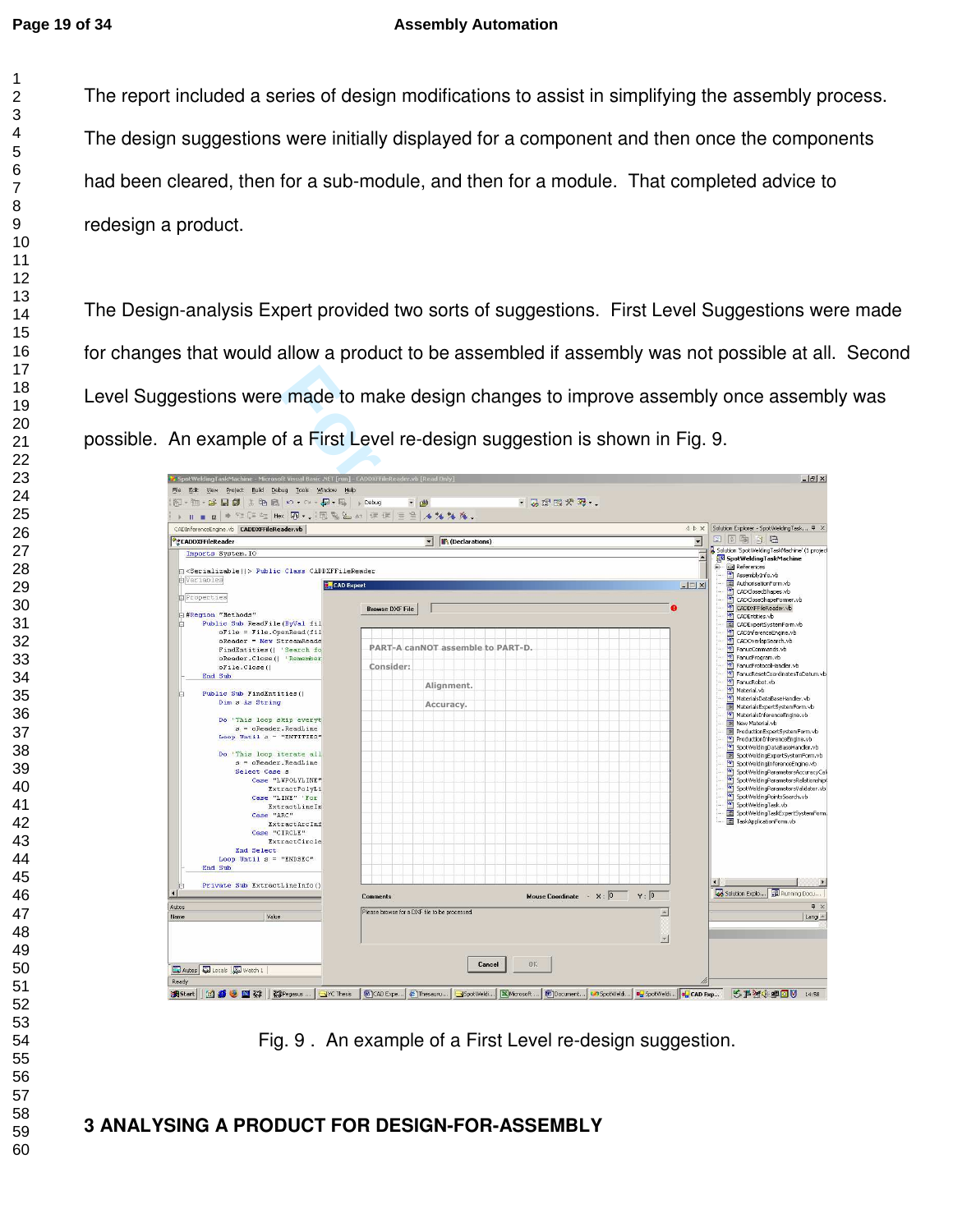#### **Assembly Automation Page 20 of 34**

Once the product specifications had been defined then the CAD Expert interfaced with the CAD modelling system to extract and create initial assembly information. The two Assembly Experts selected assembly techniques for that product. The human user could select between manual assembly and automated assembly and the Design-analysis Expert provided cost and time data for both. In practice an early selection was often made by designers testing and using the system because design-for-assembly requirements for each type of assembly differed, and other factors may also influence the decision, for example forces required to assemble [51] or previous work scheduling within a factory [1,2]. A diagram showing the general flow of information for the system is shown in figure 10.

en developed for each Assembly Expert and the<br>gn for ease of insertion and / or handling. Consi<br>automatic handling and insertion had been appr<br>ssessment within the Design-Analysis Expert de<br>st for each component, sub-modul Production rules had been developed for each Assembly Expert and they provided data to assess components in the design for ease of insertion and / or handling. Considering the Automated Assembly Expert, once automatic handling and insertion had been approved by the Automated Assembly Expert then assessment within the Design-Analysis Expert depended on assembly time and machine running cost for each component, sub-module or module. The Design-Analysis Expert considered design feasibility and provided suggestions for changes to the design for easier assembly. Design criteria for robotic assembly were applied to each component, sub-module and module and then evaluated. The system automatically identified components that could not be assembled and suggested First Level Design Changes. Once component assembly was possible then sub-modules that could not be assembled were identified. Once component and subassembly was possible then components and sub-modules that were the most difficult to assemble were identified and further Second Level design changes were suggested for redesign.

The system provided designers with an ability to select economic assembly techniques at an early stage for a product based on initial product specifications, production data and available equipment. Designers do not usually know enough about assembly automation and robotics to create designs that can be easily assembled [2]. The system analysed product designs and provided suggestions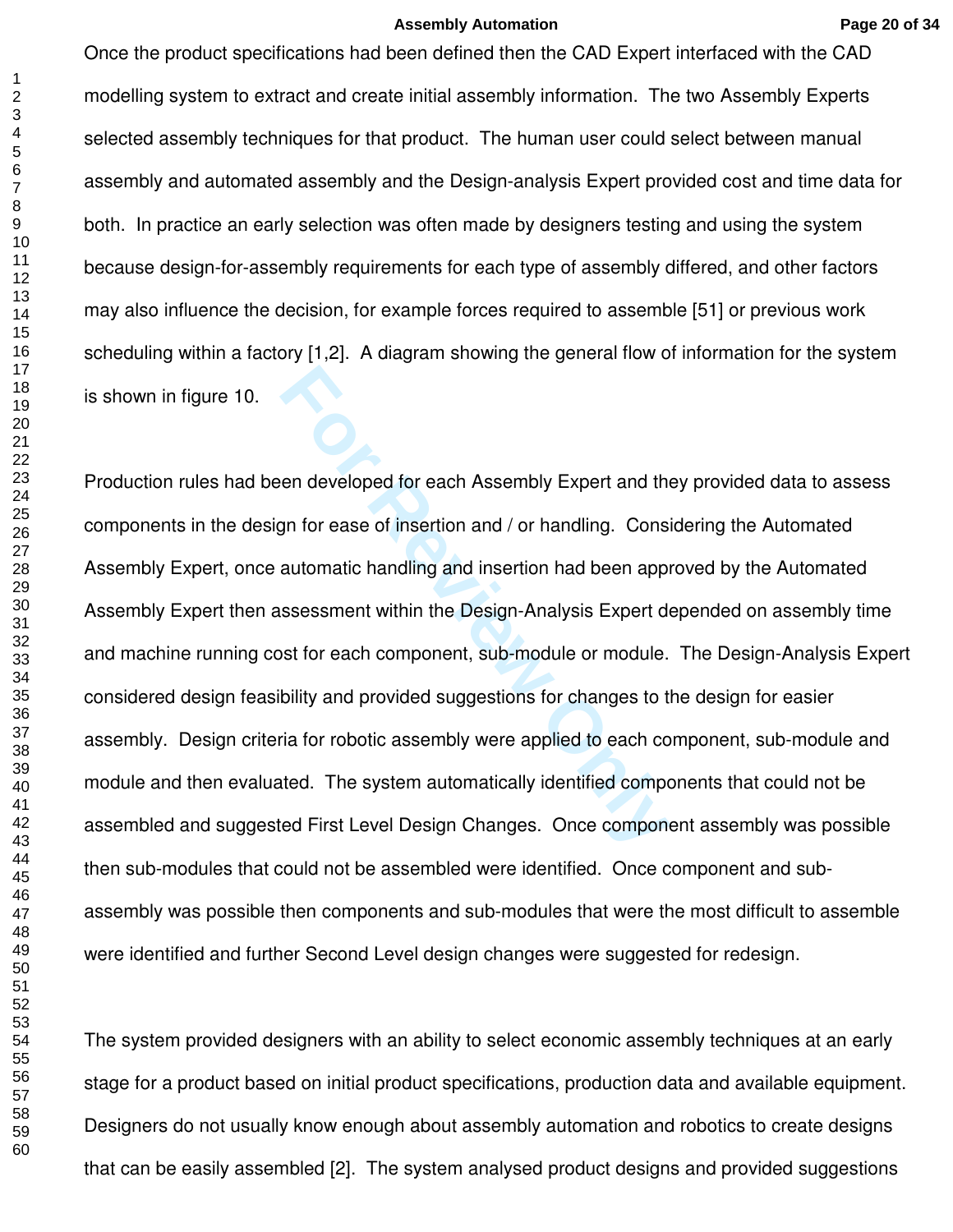# **Page 21 of 34 Assembly Automation**

for changes that would simplify later assembly of the product [7]. The system also estimated





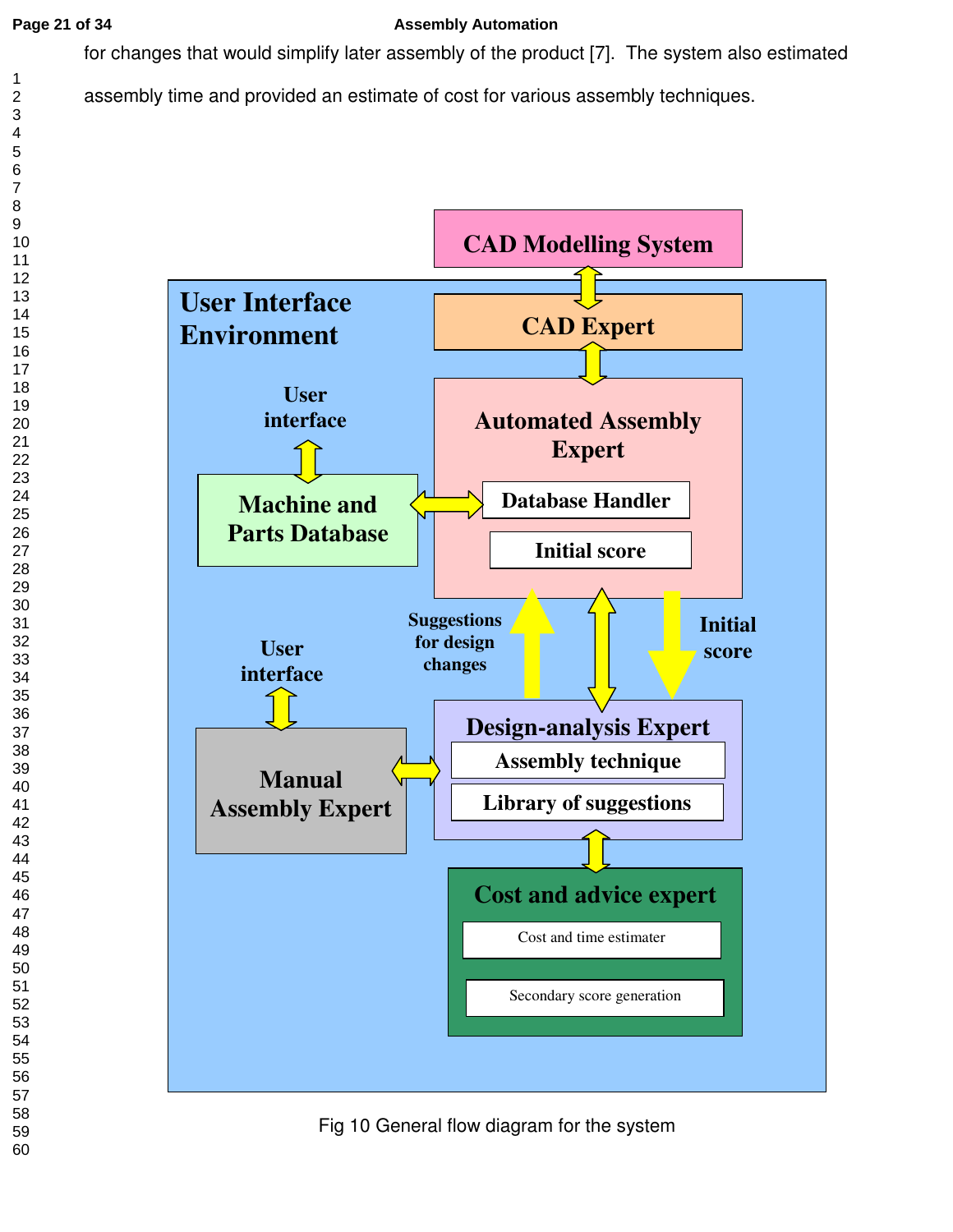# **4 TESTING WITH A NEW SIGNATURE CAPTURE DEVICE**

A new Signature Capture Device was being created at a collaborating company. That product is

considered as an example and the constructed CAD Drawing is shown in figure 11.



Fig 11 Signature Capture Device

Modular design techniques were used at the collaborating company to identify:

- Module Selection.
- New modules to be created.
- New modular circuit design and prototyping.
- PCB generation.
- Interfacing between modules.
- Constraints for new modules.

The new system then analysed the prototype product design for ease of assembly, recommended an assembly technique and provided associated time and cost for assembly. Components and submodules that needed to be redesigned in order for a sub-module or module to be assembled were identified and suggestions for changes were generated. Then Second Level suggestions considered improvements to the design for later ease of assembly.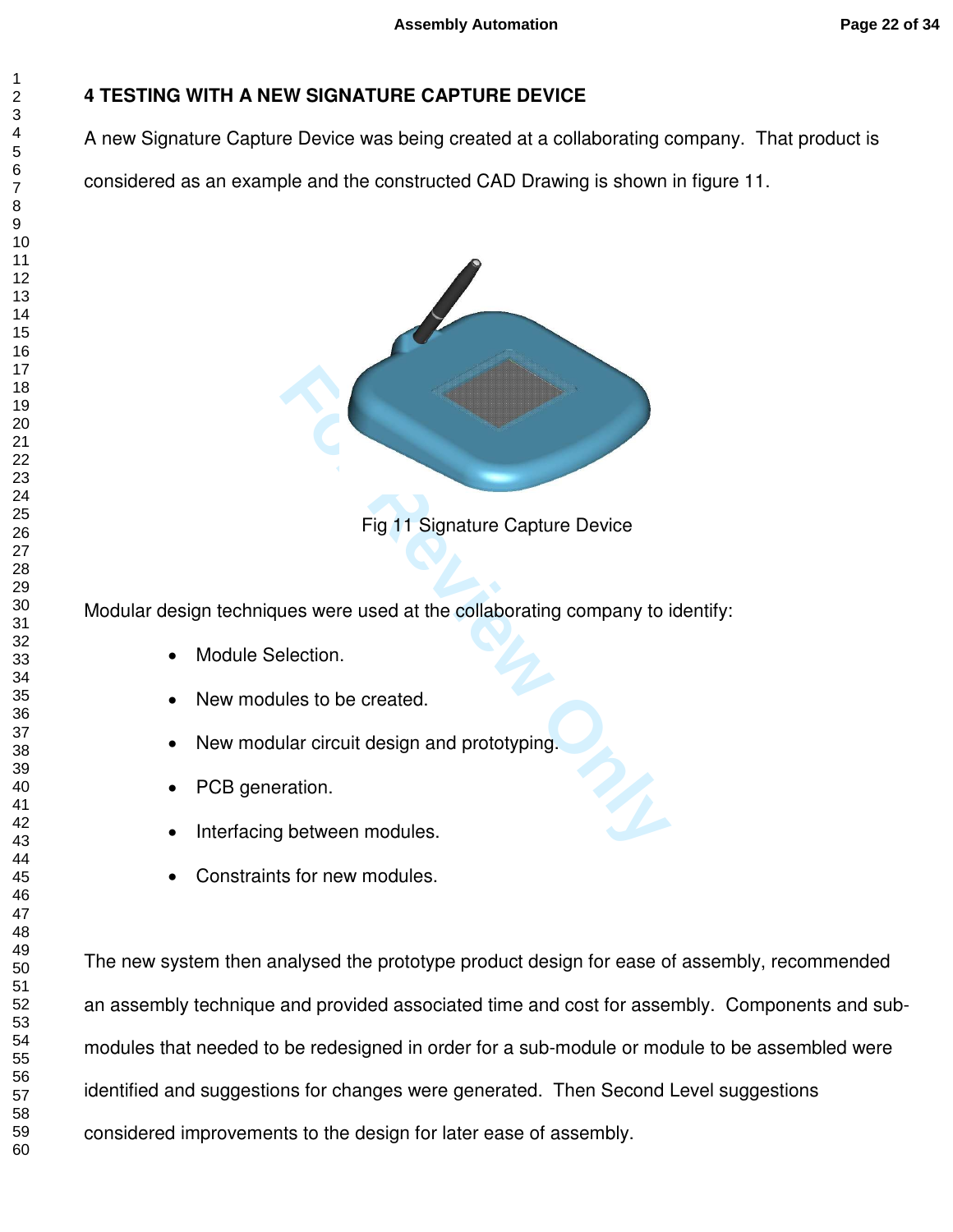### **Page 23 of 34 Assembly Automation**

The Signature Capture Device consisted of two sub-modules that existed already from previous products at the collaborating company: a digitiser and an LCD Screen. A new interface circuit with nine components (including sockets) was added to interface between the sub-modules. Finally, four screws secured the casing. Once the outer casing was closed then internal shaping held parts in place.

A first requirement was to consider assembly of electrical components onto the circuit board. After that, the sequence of assembly operations was determined by the order of placement of the sub assemblies within the casing.

For Review of the sockets were mounted on one side of the<br> **Formular**<br> **For Review Only and Secure Automated Assembly or Manual<br>
<b>For Review Only 2** and the product were:<br> **For Review Automate Automates Act Act Act Act Act** Electrical components and the sockets were mounted on one side of the circuit board. The Designanalysis Expert approved use of either Automated Assembly or Manual Assembly but at the Second Level, suggested aligning the resistor and capacitor components. This was done and the manufacture of the PCB was then out-sourced to sub-contractors.

The processes to assemble the product were:

| Mount front casing onto a fixture tool. |  |
|-----------------------------------------|--|
|-----------------------------------------|--|

| 2. | Insert | 2a.            | New interface PCB. |
|----|--------|----------------|--------------------|
|    |        | 2 <sub>b</sub> | Digitiser.         |
|    |        | 2c             | LCD Screen.        |
|    |        | 2d             | Back casing.       |
|    |        | $2e$ (i – iv)  | Screws.            |
|    |        |                |                    |

3. Tighten screws.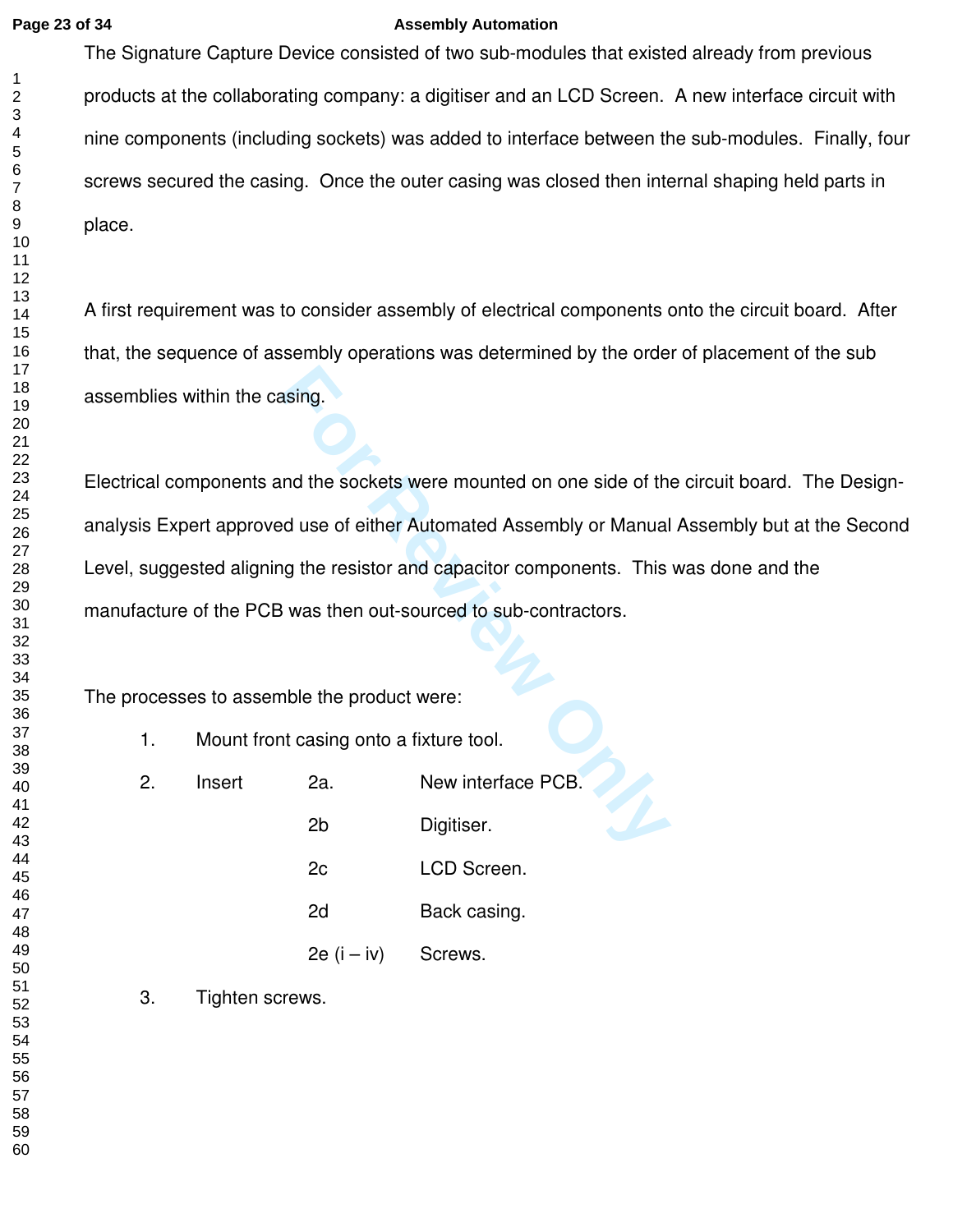

Fig 12 Front casing with the sub modules mounted under the LCD Screen Module.

The assembly is shown with the back of the case removed in figure 12.

# **4.1 Selecting assembly method for the Signature Capture Device**

Fig 12 Front casing with the sub modules mounted under the Hylis is shown with the back of the case removed in figure 12.<br> **Example 12.**<br> **Example 12.**<br> **Example 12.**<br> **Example 12.**<br> **Example 12.**<br> **Example 2.**<br> **Example 2** The collaborating company already used a modular design system to generate early prototypes by reusing existing sub-modules. That avoided using separate discrete components that would tend to lead to higher design and assembly costs. If new components were needed after that process then these were combined to create a new sub-module (as was the case for the new Interface PCB) or existing sub-modules would be modified to incorporate them.

Some operations that were easy for a human assembly worker may be difficult for automated machines (such as a robot) [2, 8, 14]. The system recommended assembly techniques early that were possible and then provided information on the most cost effective assembly method. The selection of the assembly technique depended on production volume, production quality, required quality, number of production shifts, number of sub-modules, number of components, market, market life, costs and overhead expenditure.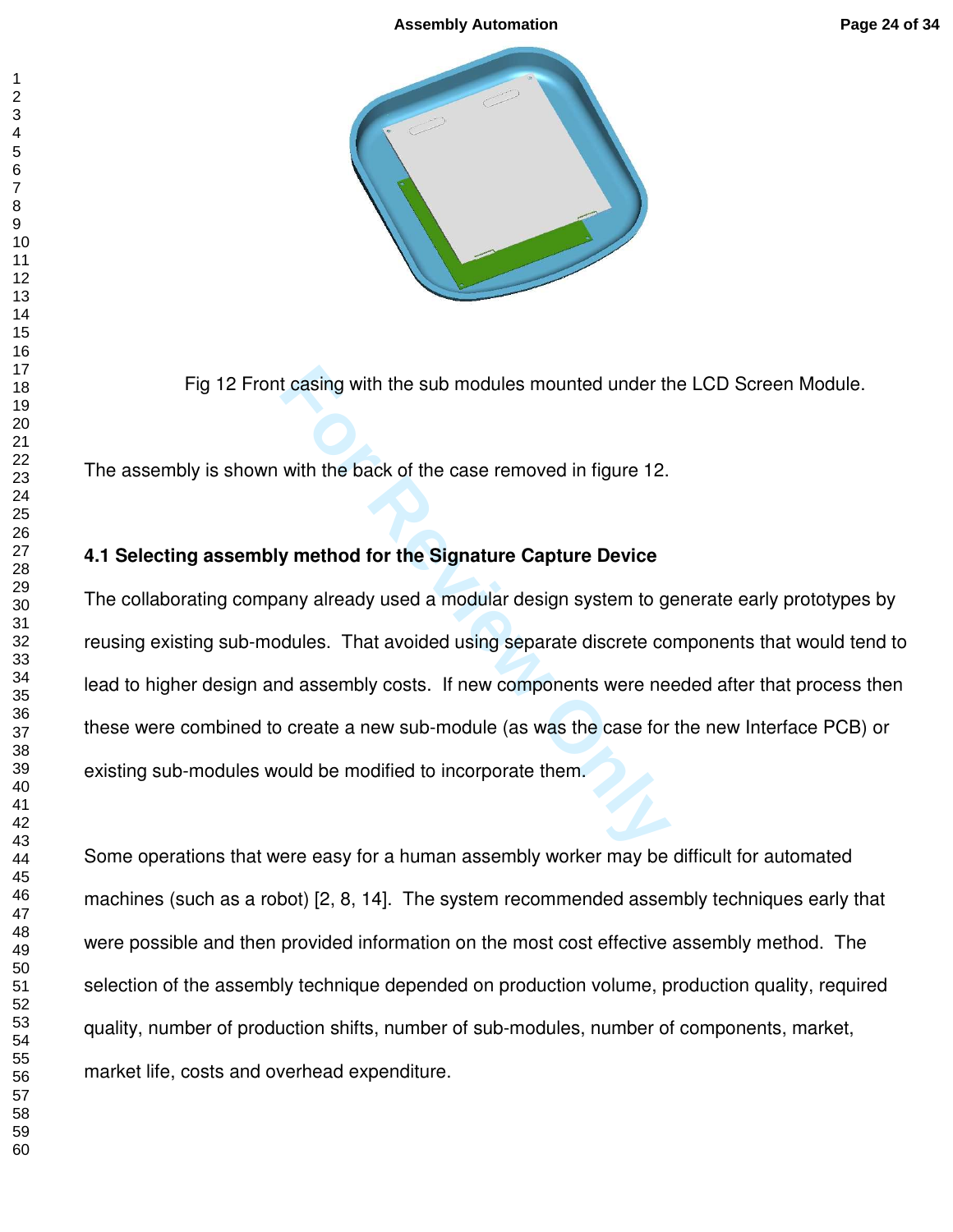$\mathbf{1}$ 

### **Page 25 of 34 Assembly Automation**

For the Touch Screen GPS these were:

| <b>Production volume</b>                 | A      | per year.                             |
|------------------------------------------|--------|---------------------------------------|
| <b>Production quality</b><br>$\bullet$   | Medium | (Low/Medium/ High).                   |
| Required quality<br>$\bullet$            | High   | (Low/Medium/ High).                   |
| Number of production shifts<br>$\bullet$ | 3      | per working day (five days per week). |
| Number of sub-modules<br>$\bullet$       | 4      |                                       |
| Number of components<br>$\bullet$        | 0      |                                       |
| Market<br>$\bullet$                      | High   | (Low/Medium/ High).                   |
| Market life<br>$\bullet$                 | 4      | years.                                |
| Costs                                    | Medium | (Low/Medium/ High).                   |
| Overhead expenditure                     | B      | pounds.                               |

*Actual values for A and B were commercial in confidence*.

Procedures for assembly technique selection [7] were similar to those described by Shehab in his PhD Thesis [22] and suggested by Tan in his PhD Thesis [1].

# **4.2 Design analysis expert**

4 years.<br>
Medium (Low/Med<br>
diture B pounds.<br>
tual values for A and B were commercial in con<br>
y technique selection [7] were similar to those of<br>
ggested by Tan in his PhD Thesis [1].<br> **Fort** then used the Cost & Advice Exp The Design-analysis Expert then used the Cost & Advice Expert to estimate assembly costs and to provide suggestions for changes. Signature Capture Device sub-modules were considered for ease of robotic and human assembly by considering placement, assembly direction and orientation, and component insertion.

# **4.2.1 Cost estimation**

Available parts-handling devices included a programmable feeder, programmable conveyor carrying sub-modules on pallets or trays, and a manual magazine or separate manually delivered pallets and trays. The user needed to select a parts-handling device to deliver sub-modules and components. Estimating costs for human and robotic assembly required costs for purchasing, using and running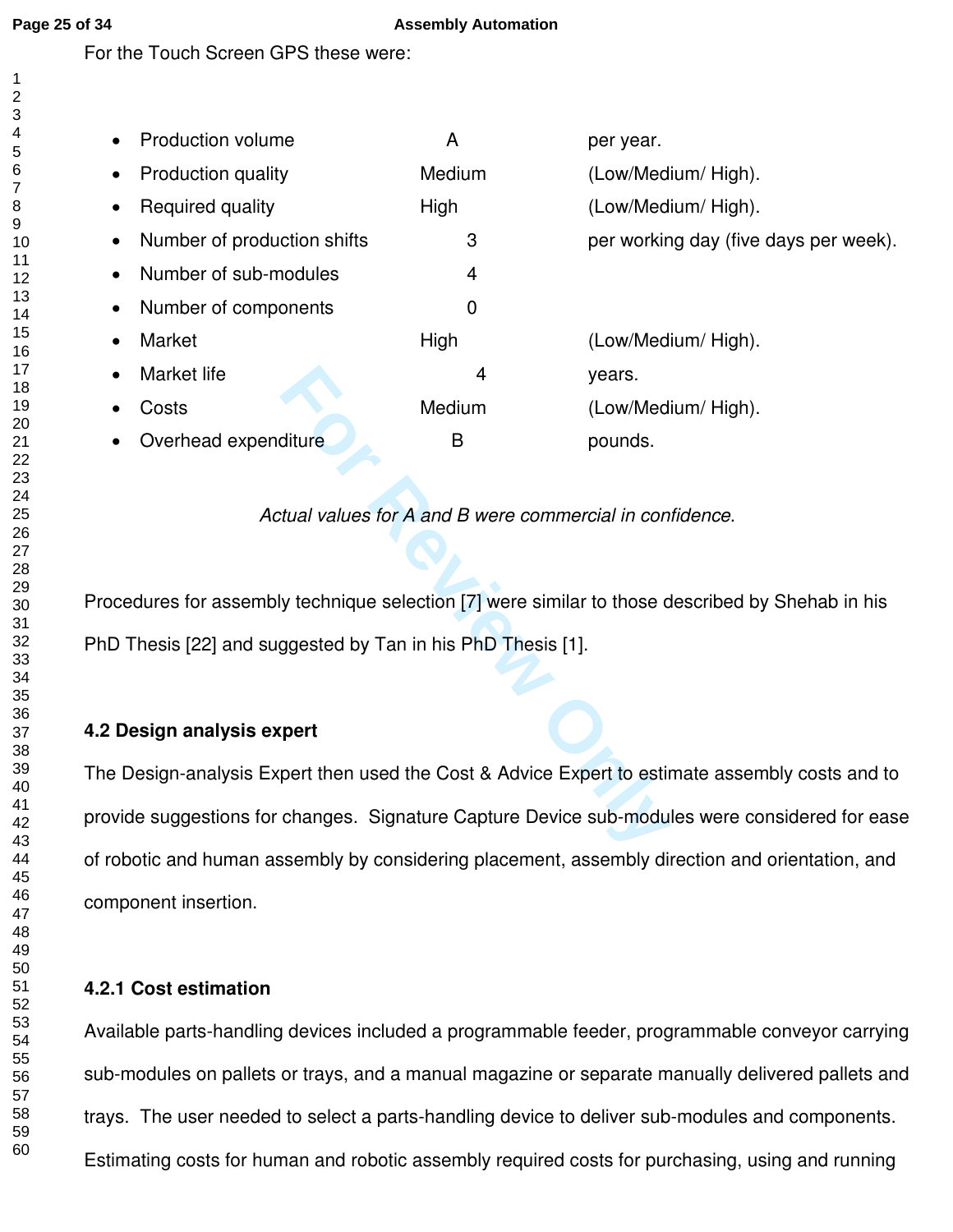equipment. The Cost & Advice Expert considered costs of: initially one (and later three) assembly robots with grippers, controllers and sensors; operating times; parts-placement and transfer. The system only considered one workstation but that could easily be expanded. A user could estimate the cost of new designs and investigate alternate materials or processes. The various cost estimation techniques were similar to those presented in [22].

# **4.2.2 Suggestions for design changes**

For Produksian and Digitiser sub-module; an<br>
Formulation in a sub-modules named but v<br>
Here is. That insertion required a higher degree of<br>
Formulation in a design problem!<br>
Formulation in a design problem!<br>
Formulation in Although all the assembly operations were possible by a human operator, two assembly operations were highlighted for automated assembly: Add Digitiser sub-module; and Add LCD Screen submodule. Problems were not actually with the sub-modules named but with their insertion into the new interface PCB sockets. That insertion required a higher degree of accuracy than was possible with the robotic systems.

It was an assembly problem rather than a design problem!

Design of the product needed to be reconsidered if automated assembly was to be used. Suggestions for changes to the product were made without affecting functionality. Properties highlighted for improvement were alignment-difficulty and insertion-difficulty. In the original design, the two sub-modules could be inserted into the new interface PCB easily by a human operator but could not be easily inserted by a robot (if at all).

Design modifications were made to increase the size of each subsequent layer placed within the product case so that guides could easily be made in the sides of the case for the sub-modules during manufacture of the casing. A Fanuc S-700 robot was then programmed and used to demonstrate that the robotic assembly was possible.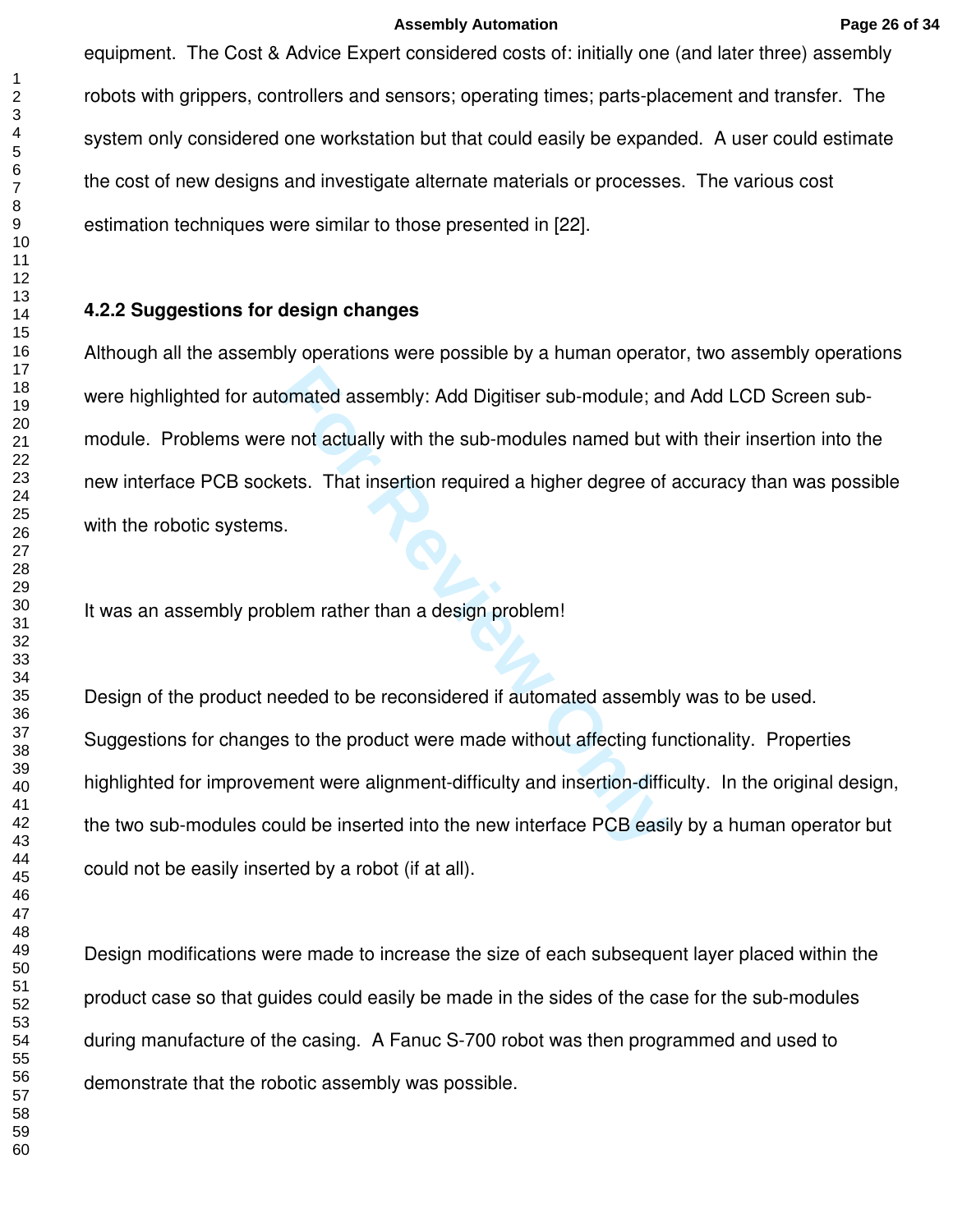### **Page 27 of 34 Assembly Automation**

# **5 CONCLUSIONS**

The system successfully estimated assembly cost, selected assembly techniques early in the design and analysed and provided advice for useful design changes to the product. Although that was not a powerful artificial intelligence [40], it did combine a variety of technologies to give machines an ability to make some decisions.

Four main areas were successfully integrated during the research: Programming Language, Artificial Intelligence (AI) and Design Methodology. The methodologies successfully used for each were:

- Programming Language.
	- Object-Oriented Programming.
- Artificial Intelligence.
	- Rule-Based.
	- Knowledge-Based.
	- Database.
	- Intelligent agents.
	- Object-Oriented.
- Design Methodology.
- Concurrent Engineering.

mming Language.<br>
- Object-Oriented Programming.<br>
al Intelligence.<br>
- Rule-Based.<br>
- Knowledge-Based.<br>
- Database.<br>
- Intelligent agents.<br>
- Object-Oriented.<br>
Methodology.<br>
Frent Engineering.<br>
gitiser sub-module and LCD Scr The insertion of the digitiser sub-module and LCD Screen sub-module into the new PCB were difficult to automate because the tolerances required for insertion into the sockets on the interface board were too tight. Changes were required and made so that one simple motion was all that was required for each insertion. The sub module was guided into place by ledges shaped into the casing.

The system was tested using a real product and a robot and satisfactory results were obtained. Suggestions for modifications to the Signature Capture Device design were successfully made to make it easier to assemble automatically. As an example, an assembly was successfully completed.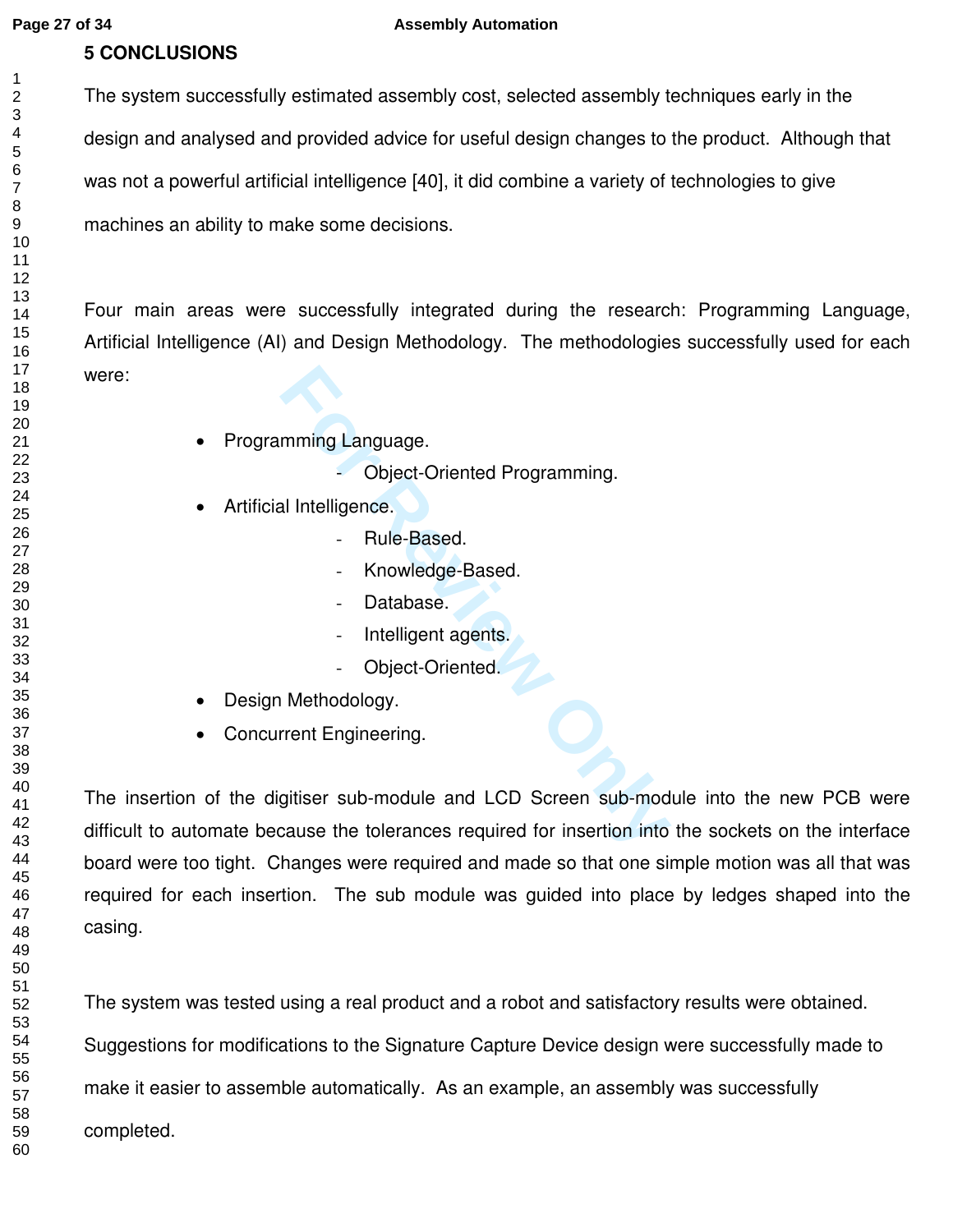### **REFERENCES**

1 Tan Y.C. Multi expert concurrent engineering system to assist a designer. PhD Thesis, Portsmouth University, Portsmouth, UK, 2006.

2 Shehab EM and Abdalla HS. A cost-effective knowledge-based reasoning system for design for automation. Proc. Instn Mech Engrs, Part B: J. Engineering Manufacture, 2006 220, 729–743.

3 Prasad, B. Concurrent Engineering as an Integrator for Managing Product Development/Delivery Process. Int Jnl of Materials & Product Technology, 1997, 12(4-6), 279-287.

4 Gayretli, A. & Abdalla, H. S. An Object-Oriented Constraints-Based System for Concurrent Product Development. Robotics and Computer-Integrated Manufacturing 1999, 15, 133-144.

5 Pham, D. T. & Gologlu, C. (A Computer Aided Process Planning System for Concurrent Engineering. Proc. Instn Mech Engrs, Part B: J. Engineering Manufacture 2001, 215, 1117-1131.

It Engineering as an Integrator for Managing Pre<br>
Fials & Product Technology, 1997, 12(4-6), 279-<br>
1, H. S. An Object-Oriented Constraints-Based S<br>
Robotics and Computer-Integrated Manufacturin<br>
1, C. (A Computer Aided Pro 6 Tewkesbury, G. Design using Distribution Intelligence within Advanced Production Machinery. PhD Thesis, Portsmouth: University of Portsmouth UK. 1994.

7 Sanders DA. Notes for design for automation. University of Portsmouth Rep - Mech-312-06, 2006.

8 Shehab, E. M. and Abdalla, H. S. A design to cost system for innovative product development. Proc. Instn Mech Engrs, Part B: J. Engineering Manufacture, 2002a 216(B7), 999–1020.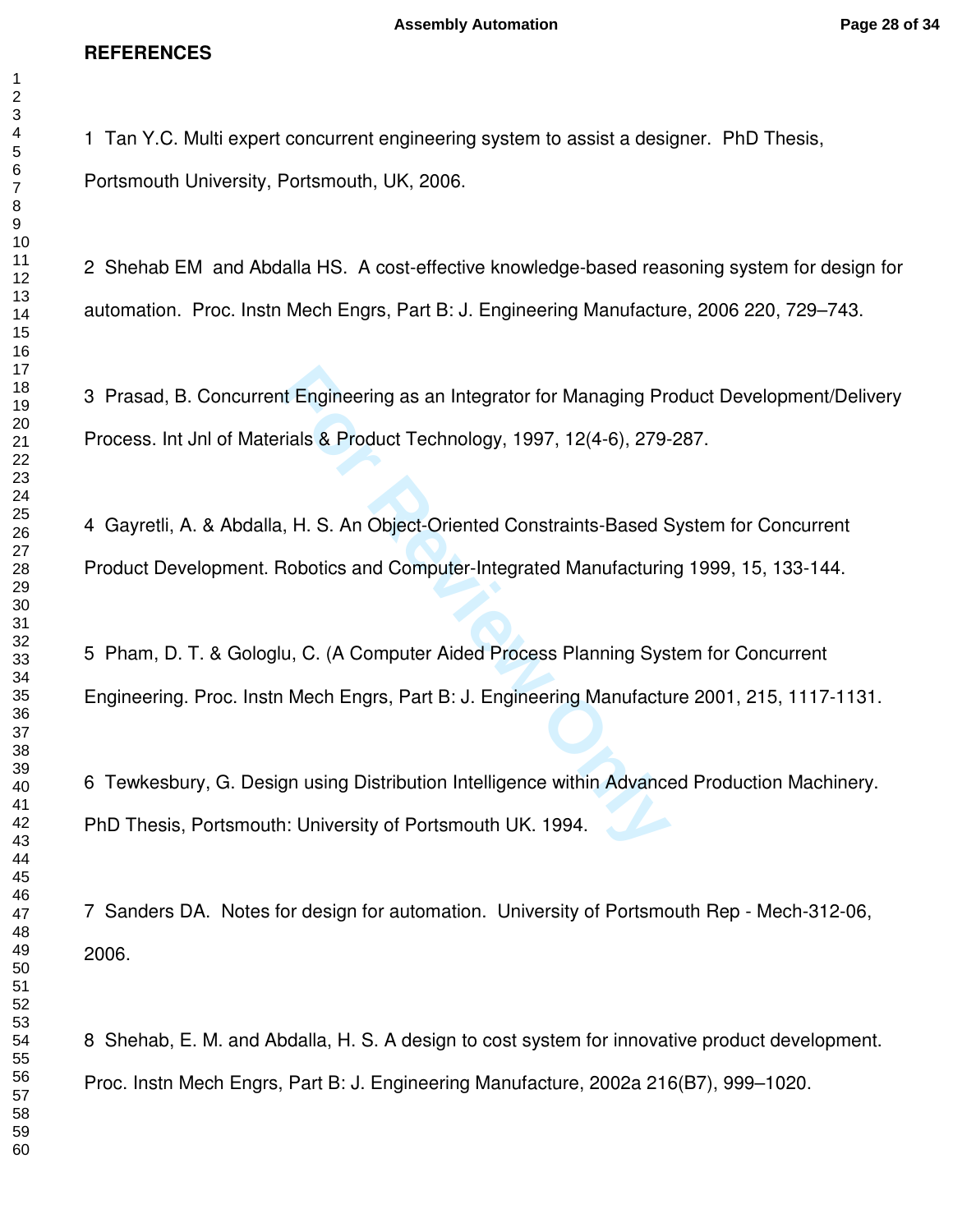#### **Page 29 of 34 Assembly Automation**

9 Asiedu, Y. and Gu, P. Product life cycle cost analysis: state of the art review. Int. J. Prod. Res., 1998, 36(4), 883–908.

10 Zha X. F., Du, H. J., and Qiu, J. H. Knowledge-based approach and system for assembly oriented design. Part I: the approach. Engng Applic. Artif. Intell., 2001a, 14(1), 61–75.

11 Li, R. K. and Hwang, C. L. A framework for automatic DFA system development. Computers Ind. Engng, 1992, 22(4), 403–413.

12 Venkatachalam, A. R., Mellichamp, J. M., and Miller, D. M. A knowledge-based approach to design for manufacturability. J. Intell. Mfg, 1993, 41, 355–366.

R., Mellichamp, J. M., and Miller, D. M. A knowler<br>
bility. J. Intell. Mfg, 1993, 41, 355–366.<br>
G. E. M., and Swift K. G. Decision support for s<br>
gn environment. Robotics Computer- Integ. Mfg.<br>
mbly automation and product 13 Barnes, C. J., Jared G. E. M., and Swift K. G. Decision support for sequence generation in an assembly oriented design environment. Robotics Computer- Integ. Mfg, 2004, 20(4), 289–300.

14 Boothroyd, G. Assembly automation and product design, 1992 (Marcel Dekker, Inc, NY).

15 Miyakawa, S., Ohashi, T., and Iwata, M. The Hitachi new assembly evaluation method (AEM). Trans. NAMRI/SME, 1990, 352–359.

16 Abdel-Malek L. L. Design for automated assembly of circular parts: an algorithm. Int. J. Prod. Econ., 1995, 41(1–3), 45–50.

17 Strobl, G. and Dodenhoft, D. DFA-XPERT: A knowledge- based approach for design analysis in mechanical engineering. Computers Artif. Intell., 1992 11(5), 425–456.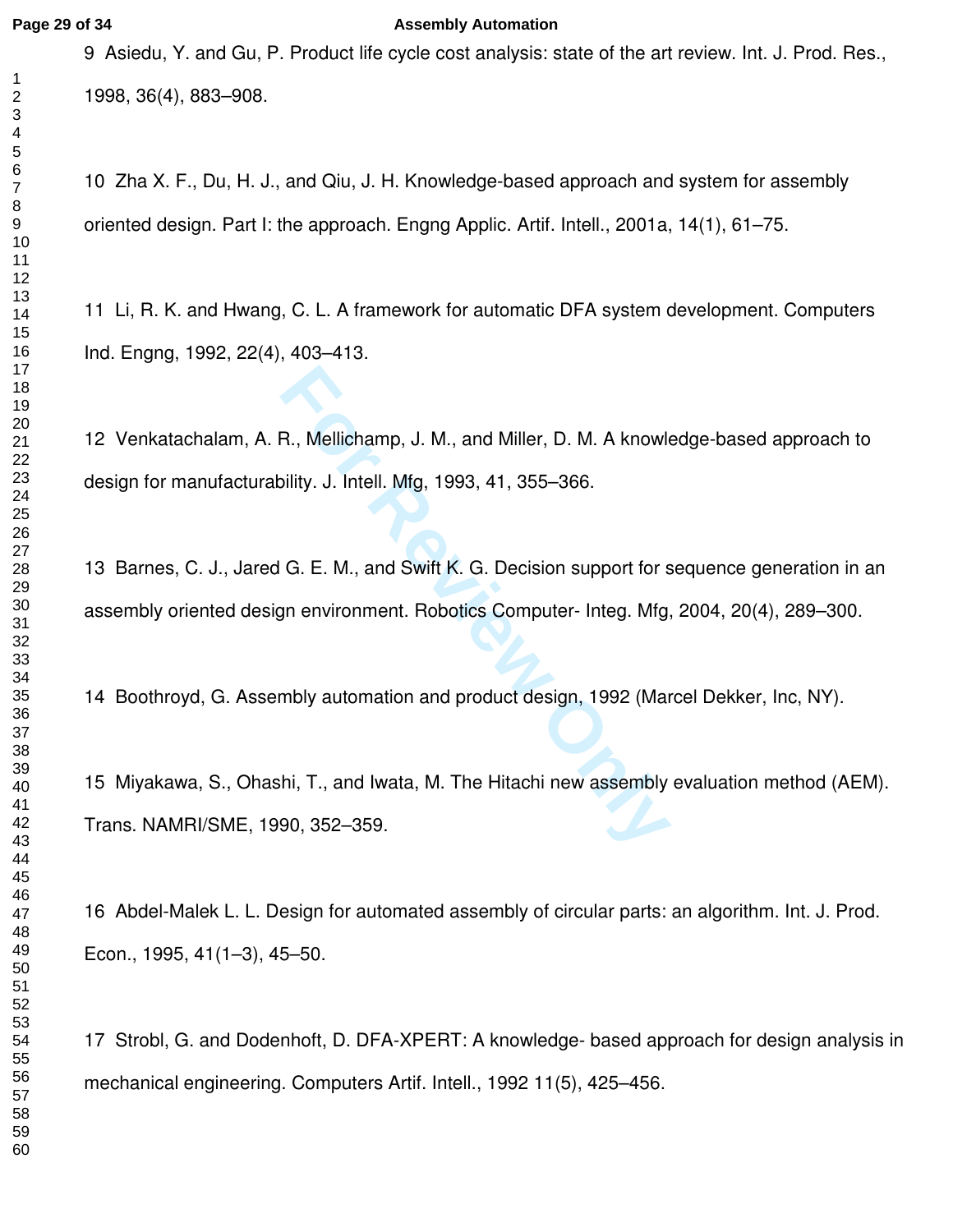18 Barnes, C. J., Jared, G. E. M., and Swift, K. G. A pragmatic approach to interactive assembly sequence evaluation. Proc. Instn Mech. Engrs, Part B: J. Engineering Manufacture, 2003, 217(B4), 541–550.

19 Molloy, E., Yang, H., and Browne, J. Feature-based modelling on design for assembly. Int. J. Computer Integr. Mfg, 1993, 6(1), 119–125.

20 Hu, M., Lin, Z., Lai, X., and Ni, J. Simulation and analysis of assembly processes considering compliant, non-ideal parts and tooling variations. Int. J. Machine Tools Mf, 2001, 41(15), 2233– 2243.

The and tooling variations. Int. J. Machine Tools I<br>K. G., and Booker, J. D. Joining process selection<br>C. Insth Mech. Engrs, Part B: J. Engineering M<br>telligent knowledge-based cost modelling syste<br>is,DeMontfort University, 21 Brown, N. J., Swift, K. G., and Booker, J. D. Joining process selection in support of a proactive design for assembly. Proc. Instn Mech. Engrs, Part B: J. Engineering Manufacture, 2002, 216, 1311–1324.

22 Shehab, E. M. An intelligent knowledge-based cost modelling system for innovative product development. PhDThesis,DeMontfort University, Leicester, UK, 2001.

23 Boothroyd, G. and Alting, L. Design for assembly and disassembly. Ann CIRP, 1992, 41(2), 625–636.

24 Sanders DA and Hudson AD. [A specific blackboard expert system to simulate and automate](http://apps.isiknowledge.com/WoS/CIW.cgi?SID=U2ImMLNDL5OPIIPIbJB&Func=Abstract&doc=3/9)  [the design of high recirculation airlift reactors.](http://apps.isiknowledge.com/WoS/CIW.cgi?SID=U2ImMLNDL5OPIIPIbJB&Func=Abstract&doc=3/9) Mathematics and computers in simulation 2000, 53 (1-2): 41-65.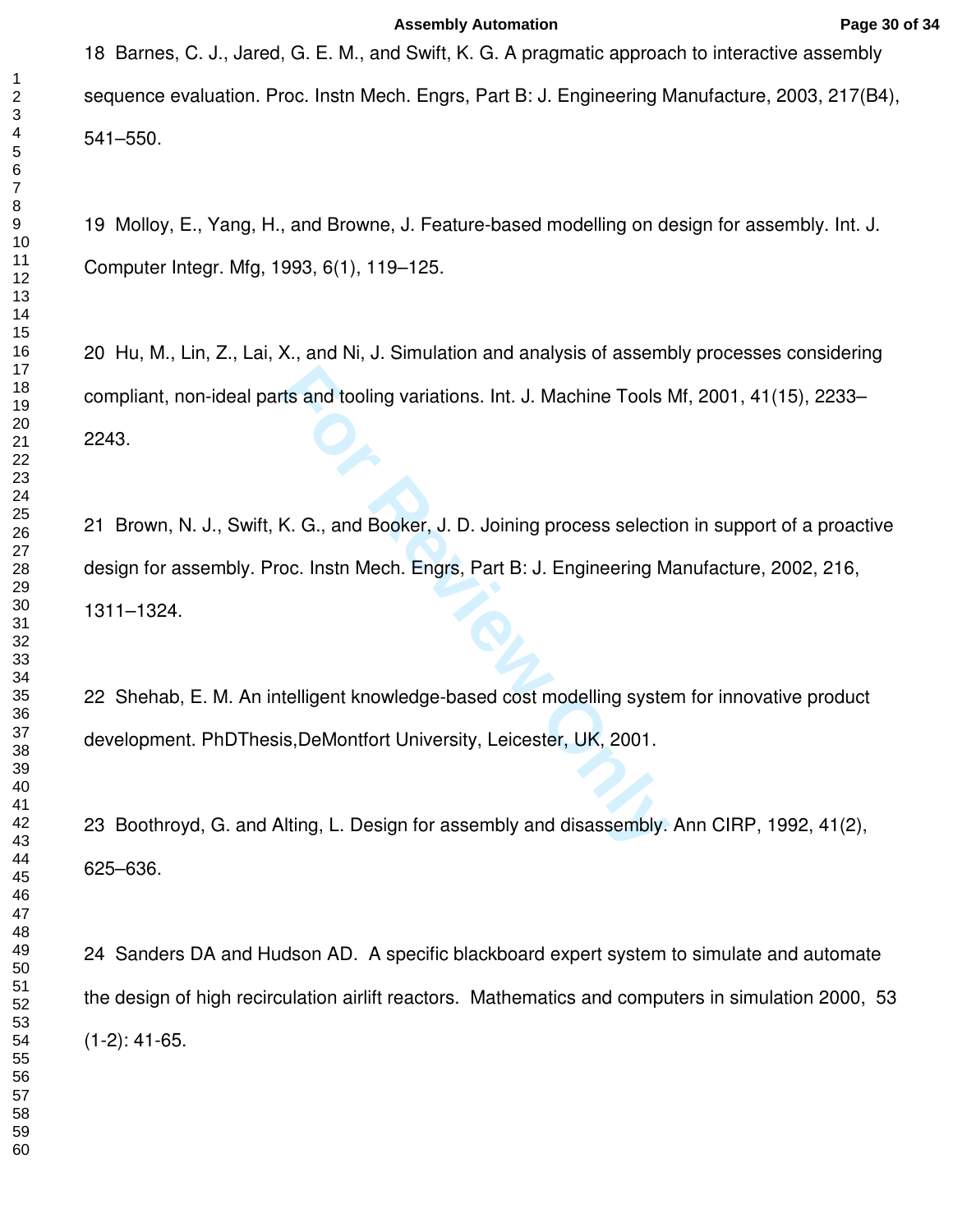#### **Page 31 of 34 Assembly Automation**

25 Sanders DA, Hudson AD, Tewkesbury GE, et al. [Automating the design of high-recirculation](http://apps.isiknowledge.com/WoS/CIW.cgi?SID=U2ImMLNDL5OPIIPIbJB&Func=Abstract&doc=3/10)  [airlift reactors using a blackboard framework.](http://apps.isiknowledge.com/WoS/CIW.cgi?SID=U2ImMLNDL5OPIIPIbJB&Func=Abstract&doc=3/10) Expert Systems with applications 2000, 18 (3): 231- 245.

26 Zha, X. F., Du, H. J., and Qiu, J. H. Knowledge-based approach and system for assembly oriented design. Part II: the system implementation. Engng Applic. Artif. Intell., 2001b, 14(2), 239– 254.

27 Daabub, A. and Abdalla, H. A computer-based intelligent system for design for assembly. Computers Ind. Engng, 1999, 37(1–2), 111–115.

28 Zha, X. F., Lim, S. Y. E., and Fok, S. C. Integrated knowledge-based approach and system for product design for assembly. Int. J. Computer Integr. Mfg, 1999, 12(3), 211–237.

Ialla, H. A computer-based intelligent system for<br>
1999, 37(1–2), 111–115.<br>
T. E., and Fok, S. C. Integrated knowledge-base<br>
Holy. Int. J. Computer Integr. Mfg, 1999, 12(3),<br>
Abdalla, H. S. An integrated prototype system f 29 Shehab, E. M. and Abdalla, H. S. An integrated prototype system for cost effective design. Concurrent Engng: Res. Applic. (CERA): A Special Issue on Cost Engineering and CE, 2001, 9(4), 243–256.

30 Shehab, E. M. and Abdalla, H. S. Manufacturing cost modelling for concurrent product development. Robotics Computer Integr. Mfg, 2001, 17(4), 341–353.

31 Shehab, E. M. and Abdalla, H. S. An intelligent knowledge based system for product cost modelling. Int. J. Advd Mfg Technol., 2002. 19, 49–65.

32 Beaudouin-Lafon, M. Object-Oriented Languages: Basic Principles and Programming Techniques. 1994. London: Chapman & Hall (ISBN: 0-41-255800-9).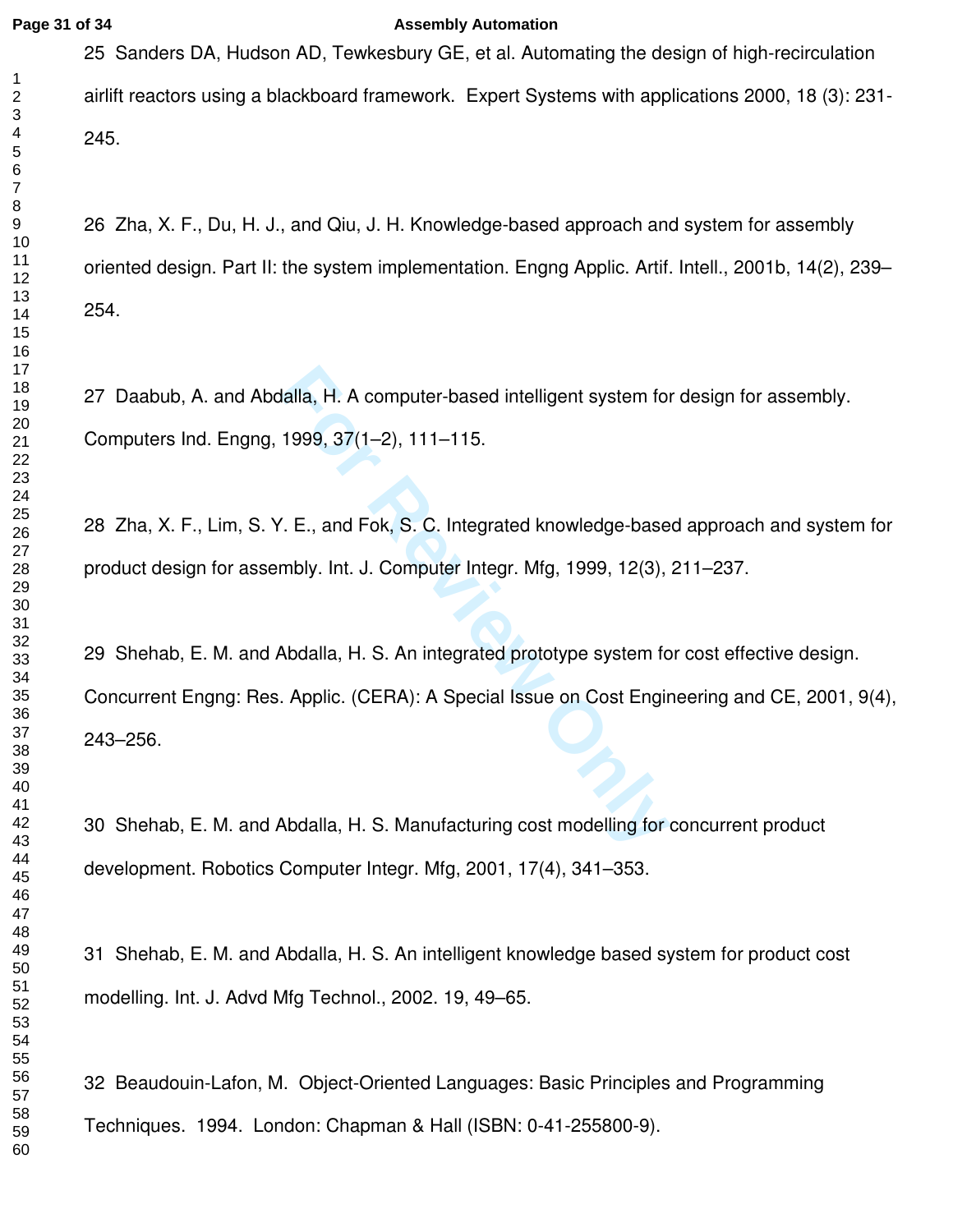33 Schach, S. R. Classical and Object-Oriented Software Engineering with UML and C [Plus Plus]. (4th ed.). 1999. London: WCB / McGraw-Hill (ISBN: 0-07-290168-3).

34 Chatzigeorgiou, A. Performance and Power Evaluation of C++ Object Oriented Programming in Embedded Processors. Information and Software Technology 2003, 45, 195-201.

35 Ng, K. W. & Luk, C. K. A Survey of Languages Integrating Functional, Object-Oriented and Logic Programming. Microprocessing and Microprogramming 1995. 41, 5-36.

**For All Strates Tenders Control**, Programming a<br>
For Review Oriented Approach. Proceeding of the<br>
Intelligence in Engineering & Technology 2004.<br> **For Review Only 2004.**<br>
1 Object-Oriented Design with UML. (2nd ed.).<br>
1 O 36 Tan, Y. C., Sanders, D. & Tewkesbury, G. Control, Programming and Automation of Intelligent Production Machines using a Task Oriented Approach. Proceeding of the 2nd International Conference on Artificial Intelligence in Engineering & Technology 2004. pp. 162-166. ISBN: 9-83- 264338-4.

37 Priestly, M. Practical Object-Oriented Design with UML. (2nd ed.). 2003. Berkshire: McGraw-Hill Education (ISBN: 0-07-710393-9).

38 Le, T. V. Techniques of Prolog Programming with Implementation of Logical Negation and Quantified Goals. 1993. Canada: John Wiley & Sons (ISBN: 0-47-159970-0).

39 Tan, Y. C., Sanders, D. & Tewkesbury, G. Creating a New Smart Workplace using Intelligent Task Machines. 7th International Conference on Work with Computing Systems. 2004. 120-125. ISBN: 9-83-417420-9

40 Sanders D. [Progress in machine intelligence.](http://apps.isiknowledge.com/WoS/CIW.cgi?SID=U2ImMLNDL5OPIIPIbJB&Func=Abstract&doc=3/1) Industrial Robot – An international journal 2008, 35 (6), 268-268.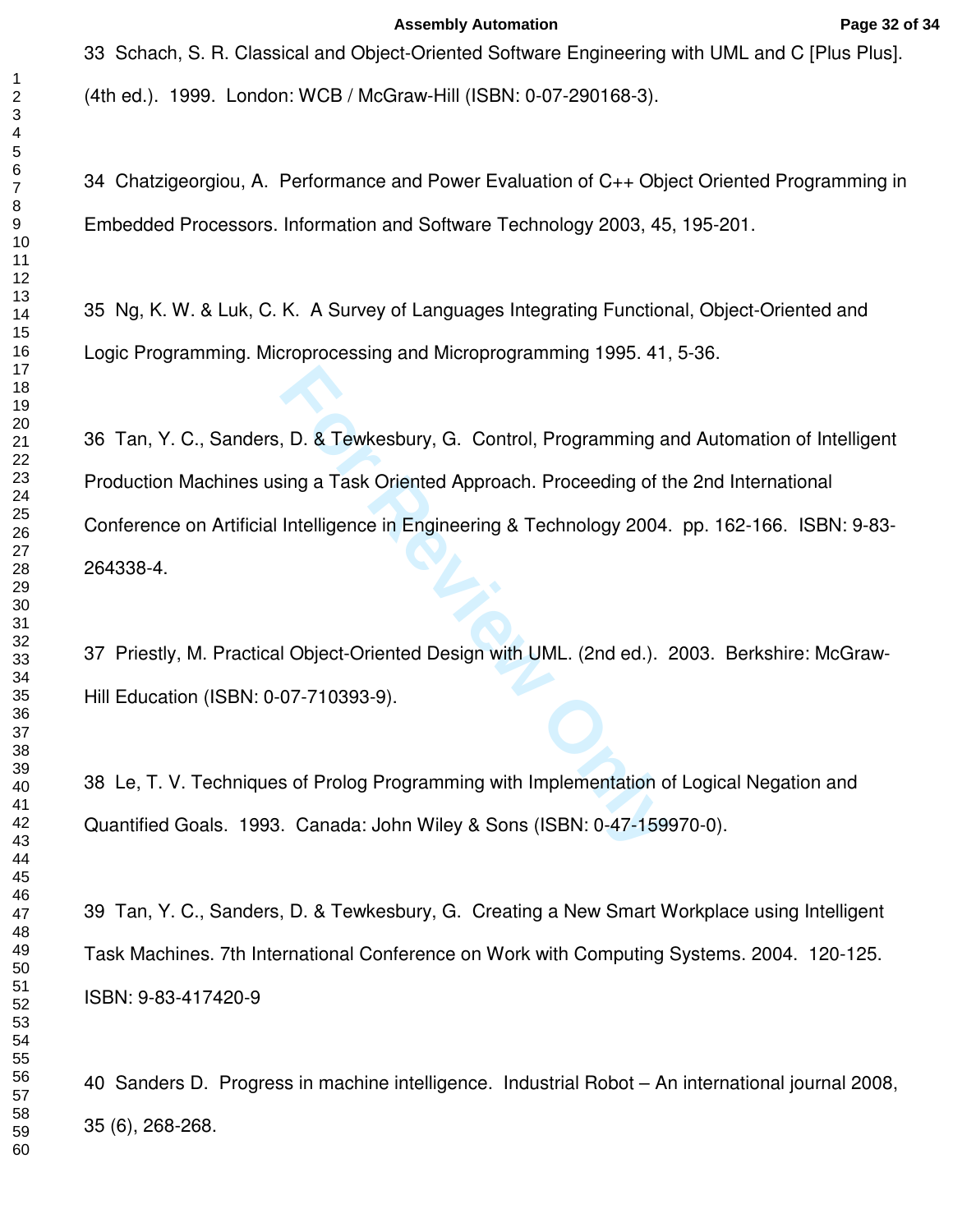#### **Page 33 of 34 Assembly Automation**

41 Pham, D. T. & Pham, P. T. N. Artificial Intelligence in Engineering. International Journal of Machine Tools & Manufacture 1999, 39, 937-949.

42 Hudson, A. D. (1997). A New Blackboard Framework Applied to a HRAR Design Program. PhD Thesis. Portsmouth: University of Portsmouth, UK.

43 Stott I and Sanders D [New powered wheelchair systems for the rehabilitation of some severely](http://apps.isiknowledge.com/WoS/CIW.cgi?SID=U2ImMLNDL5OPIIPIbJB&Func=Abstract&doc=3/8)  [disabled users.](http://apps.isiknowledge.com/WoS/CIW.cgi?SID=U2ImMLNDL5OPIIPIbJB&Func=Abstract&doc=3/8) Int Jnl of Rehabilitation Research 2000, 23 (3) 149-153.

44 Bergasa-Suso J, Sanders DA, Tewkesbury GE [Intelligent browser-based systems to assist](http://apps.isiknowledge.com/WoS/CIW.cgi?SID=U2ImMLNDL5OPIIPIbJB&Func=Abstract&doc=3/3)  [Internet users.](http://apps.isiknowledge.com/WoS/CIW.cgi?SID=U2ImMLNDL5OPIIPIbJB&Func=Abstract&doc=3/3) IEEE Transactions 2005, 48 (4): 580-585.

nders DA, Tewkesbury GE Intelligent browser-<br>
ansactions 2005, 48 (4): 580-585.<br>
Itomatic System for Simple Spot Welding Tasks<br>
of Portsmouth, UK.<br>
anders, D. A New Robot Command Library wh<br>
6(1), 39-48.<br>
Nright SD, Tewkes 45 Rasol, Z. A New Automatic System for Simple Spot Welding Tasks. MPhil Thesis, 2000, Portsmouth: University of Portsmouth, UK.

46 Tewkesbury, G. & Sanders, D. A New Robot Command Library which Includes Simulation. Industrial Robot 1999, 26(1), 39-48.

47 Sanders DA, Urwin-Wright SD, Tewkesbury GE, et al. [Pointer device for thin-film transistor and](http://apps.isiknowledge.com/WoS/CIW.cgi?SID=U2ImMLNDL5OPIIPIbJB&Func=Abstract&doc=3/2)  [cathode ray tube computer screens](http://apps.isiknowledge.com/WoS/CIW.cgi?SID=U2ImMLNDL5OPIIPIbJB&Func=Abstract&doc=3/2) Electronics Letters 2005, 41 (16): 894-896.

48 Stott I and Sanders D [The use of virtual reality to train powered wheelchair users and test new](http://apps.isiknowledge.com/WoS/CIW.cgi?SID=U2ImMLNDL5OPIIPIbJB&Func=Abstract&doc=3/7)  [wheelchair systems.](http://apps.isiknowledge.com/WoS/CIW.cgi?SID=U2ImMLNDL5OPIIPIbJB&Func=Abstract&doc=3/7) Int Jnl of Rehabilitation Research 2000, 23 (4): 321-326.

49 Rampersad, H. K. Integrated and simultaneous design for robotic assembly, 1994 (John Wiley & Sons, New York Ltd).